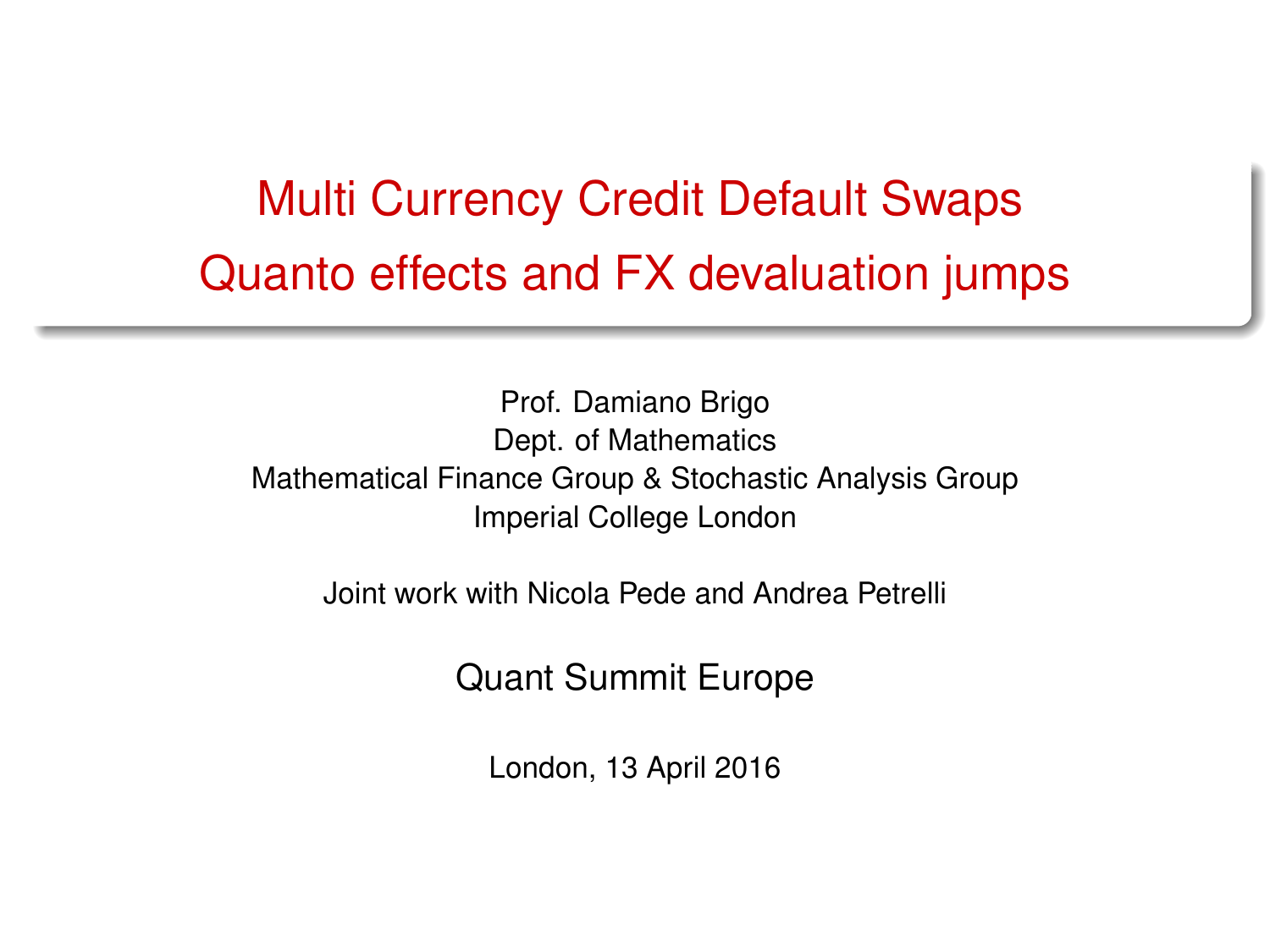- <span id="page-1-0"></span>[Introduction: Credit Default Swaps and Technical Setting](#page-1-0) ● [Default Risk: reduced form / intensity credit risk models](#page-2-0) [CDS](#page-3-0)
- <sup>2</sup> [Financial Motivation: CDS in multiple currencies](#page-4-0) • [The Italy CDS example](#page-5-0)
- [Mathematical framework for multi-currency CDS](#page-6-0)
	- [Multi-currency pricing](#page-7-0)
	- [FX rate dynamics and symmetries](#page-9-0)
	- [Quanto survival probabilties](#page-11-0)  $\bullet$
	- [Default intensity model](#page-12-0)
	- [Instantaneous correlation FX/Credit Spreads](#page-13-0) ۰
	- [Pricing equations](#page-14-0)  $\bullet$
	- [Instantaneous correlation not enough for Default-FX contagion](#page-18-0) ۰
	- [Adding jump-to-default FX contagion to explain the currency basis](#page-19-0)  $\bullet$
	- [Direct Default-FX contagion and impact on CDS spreads](#page-19-0)  $\bullet$
	- [A numerical study of Italy's CDS in EUR and USD](#page-23-0)

**[Conclusion](#page-27-0)**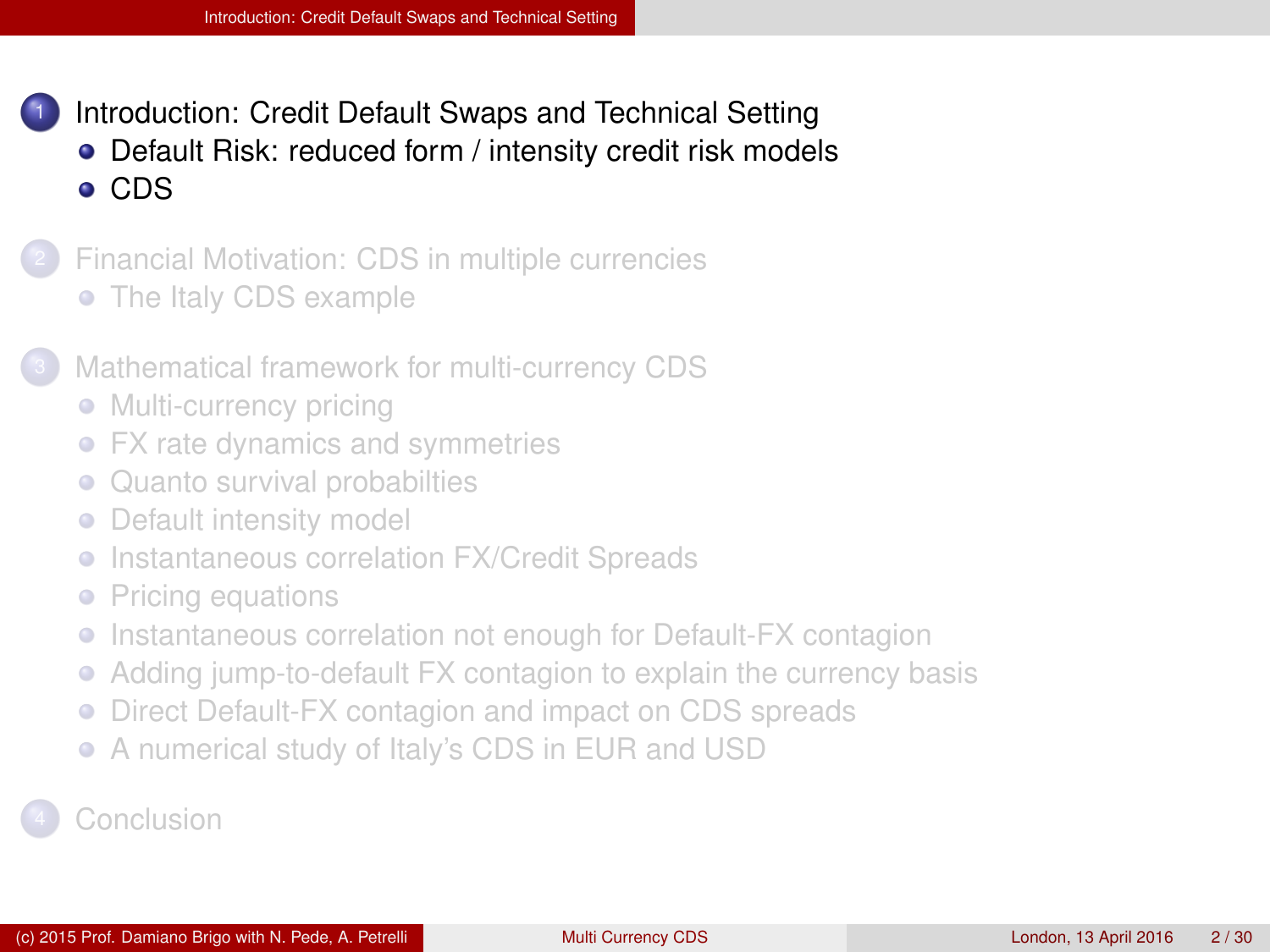#### <span id="page-2-0"></span>Default: Reduced-form intensity modelling & Cox process

Let us consider a probability space  $(\Omega, \mathcal{G}, \mathbb{Q}, (\mathcal{G}_t))$  satisfying the usual hypothesis and a process  $(\lambda_t, t \geq 0)$ , the intensity, defined on this space. Let  $\Lambda(s) = \int_0^s \lambda_u du$ .

Default is a jump process (D<sub>t</sub>, t  $\geqslant$  0) with the property that  $\lambda_t$  is the  $\mathcal{G}_t$ −intensity of D. We only focus on the first jump time of D and we call it  $\tau$ , the default time.

Let us consider

- the filtration generated by  $\lambda$  and "default-free processes" (eg short rate  $r_t$ ),  $(\mathcal{F}_t)$ ;
- the filtration generated by D,  $\mathcal{H}_t = \sigma((\tau \langle u \rangle, u \leq t))$  ("default monitoring")
- separable filtration assumption: Total filtration  $\mathcal{G}_t = (\mathcal{F}_t) \vee (\mathcal{H}_t)$ ;
- **a** a r.v.  $\xi \sim \exp(1)$  *"jump to default risk"*, that is independent of  $(\mathcal{F}_t)$ .

Let us define

$$
\tau \mathrel{\mathop:}= \Lambda^{-1}(\xi)
$$

assuming  $\lambda > 0$ . From the default time definition we get that

$$
\mathbb{Q}(\tau \in [t, t+dt)|\tau>t, \mathcal{F}_t) = \lambda_t dt, \quad (\lambda_t dt \text{ is a "local default probability"});
$$
\n
$$
\mathbb{Q}(\tau > T | \mathcal{F}_t) = \mathbb{E}\left[\mathbb{Q}\left(\int_0^T \lambda_s ds < \xi \, \bigg|\, \mathcal{F}_T\right) | \mathcal{F}_t\right] = \mathbb{E}\left[e^{-\int_0^T \lambda_s ds} | \mathcal{F}_t\right] \ (\lambda \text{ also "credit spread"}).
$$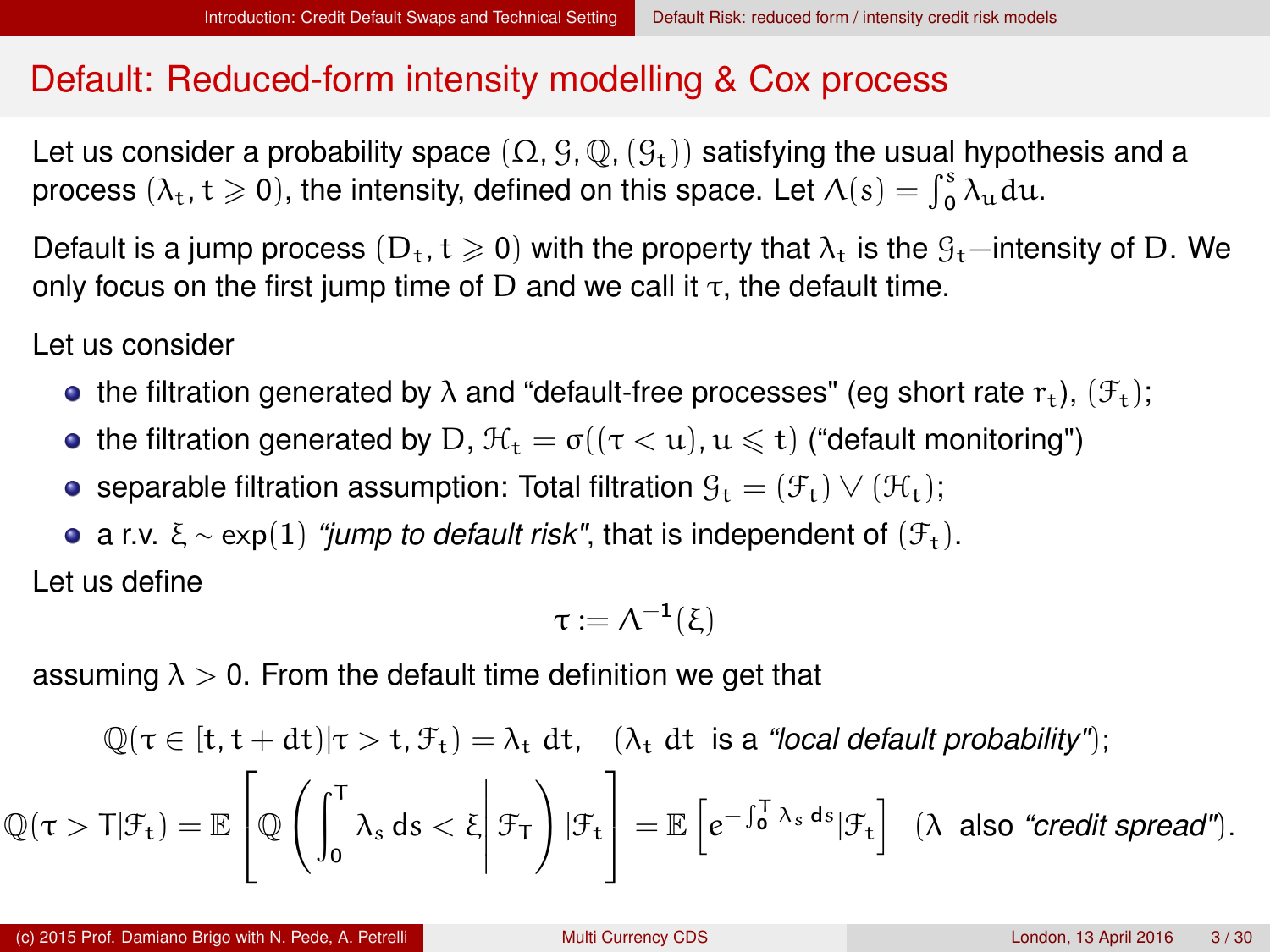# <span id="page-3-0"></span>Credit Defaul Swaps

A CDS is a contract between two parties A and B written with respect to a set of securities issued by the reference entity C where

- before default of the reference entity or until a final maturity, one party [protection buyer] pays the other [protection seller] a protection premium; this can be paid upfront, running or both;
- upon default of the reference entity, if this happens before the final maturity, the protection seller pays the buyer a *loss given default* on the reference entity's securities.



For a running CDS with premium spread  $S<sup>c</sup>$ , the premium and the protection leg cash flows discounted back at time 0 and not yet present valued are given respectively by

$$
\Pi^{\mathrm{Premium}} = S^c \sum_{i=0}^N \mathbb{1}_{\tau > T_i} \alpha_i D^{ccy}(0,T_i) + \text{accual-term}, \ \ \Pi^{\mathrm{Protection}} = \text{LGD}\, \mathbb{1}_{\tau \leqslant T_N} D^{ccy}(0,\tau)
$$

where accrual-term  $=$  S $^c(\tau-\text{T}_{\mathsf{coupon\,before}\; \tau})\text{D}^{ccy}(0,\tau)\text{1}_{\tau<\text{T}_\mathbf{N}}$  and

- $\bullet$  (T<sub>0</sub>, . . . , T<sub>N</sub>) quarterly spaced payment times,  $\alpha_i$  year fraction between T<sub>i−1</sub> & T<sub>i</sub>;
- $\bullet$  D<sup>ccy</sup>(t. T) stochastic discount factor for currency ccu at time t for maturity T: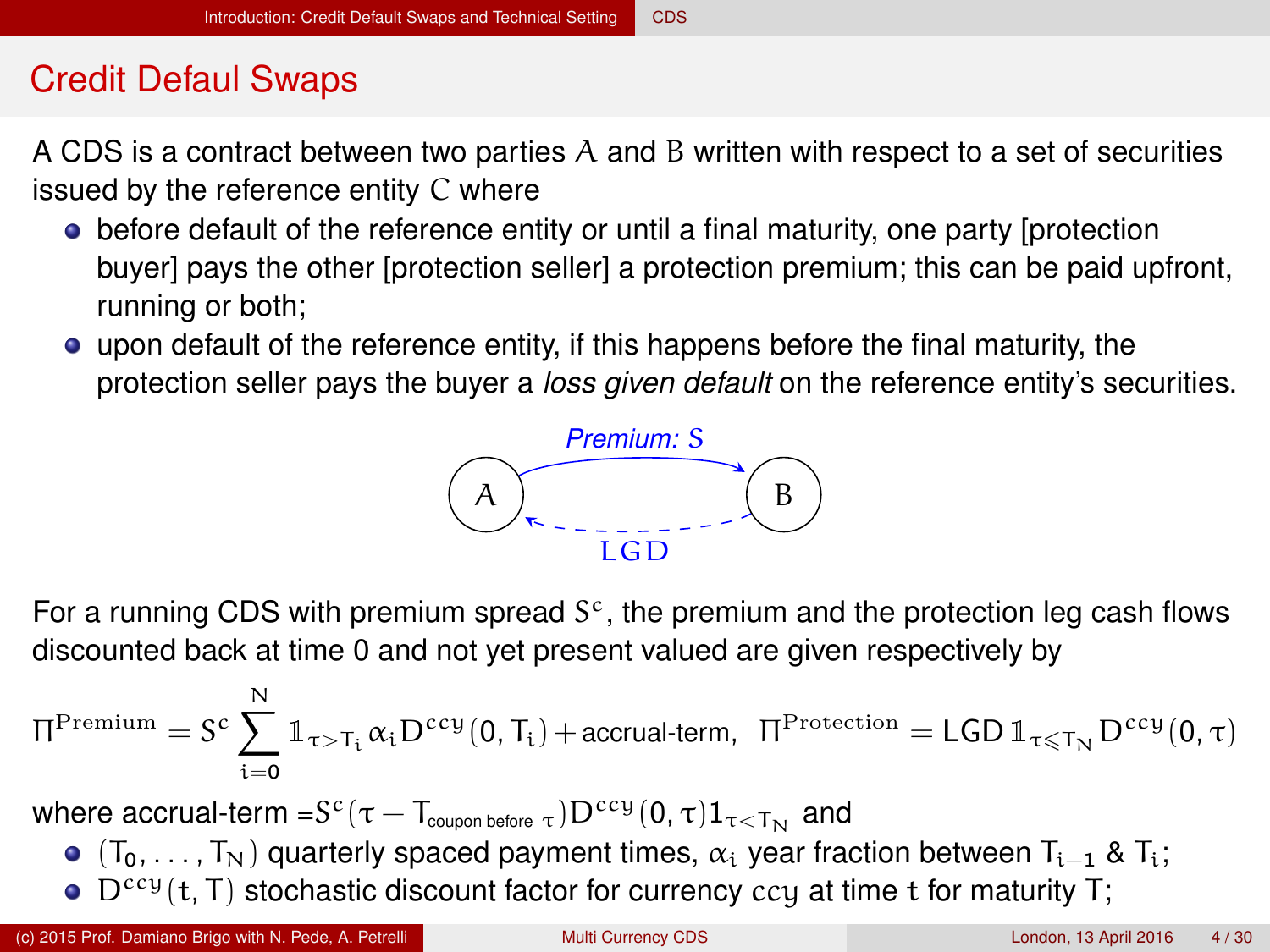#### <span id="page-4-0"></span>Multi-currency CDS

Running CDS is often quoted via the spread  $S<sup>c</sup>$  that matches the two legs ("par spread").

CDSs on a given entity can be traded in different currencies.

We will consider the following currencies:

- for each CDS we denote the currency in which premium leg and protection leg are settled as the contractual currency;
- for each reference entity we denote the contractual currency corresponding to the most liquid CDS in the market as the liquid currency.



One would prefer to buy protection against the default of Italy in USD rather than EUR.

We will always take the liquid currency economy as the reference pricing measure.

When CDSs are traded in contractual currencies different from the liquid one, a joint model for the reference entity's credit worthiness and the FX rate is needed to price the basis between the par-spreads.

(c) 2015 Prof. Damiano Brigo with N. Pede, A. Petrelli [Multi Currency CDS](#page-0-0) London, 13 April 2016 5 / 30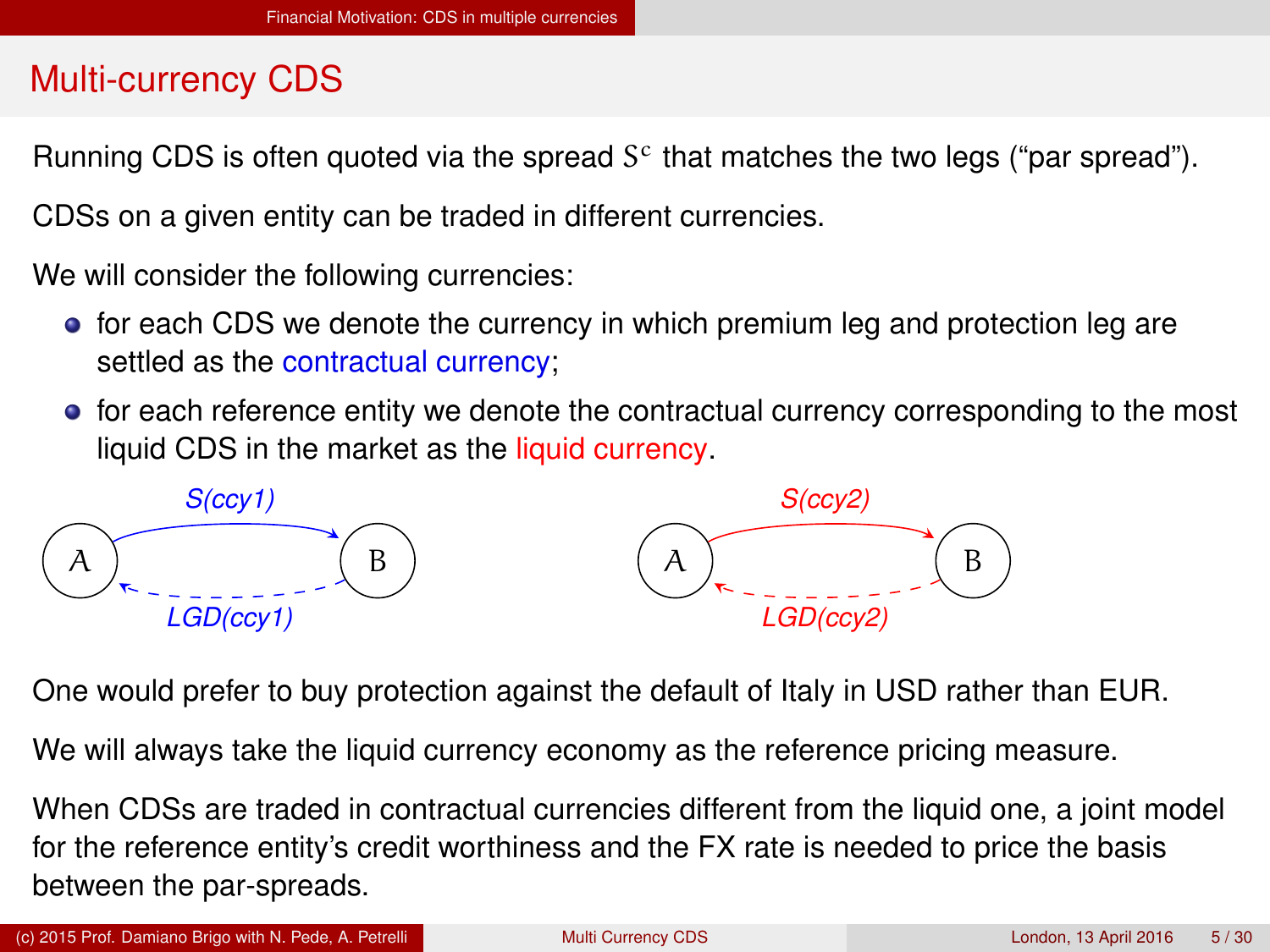# <span id="page-5-0"></span>A look at the market

Italy's case

- **1** Italy's CDS in EUR:
	- **•** contractual currency: EUR
	- **·** liquid currency: USD
- 2 Italy's CDS in USD:
	- contractual currency: USD
	- liquid currency: USD

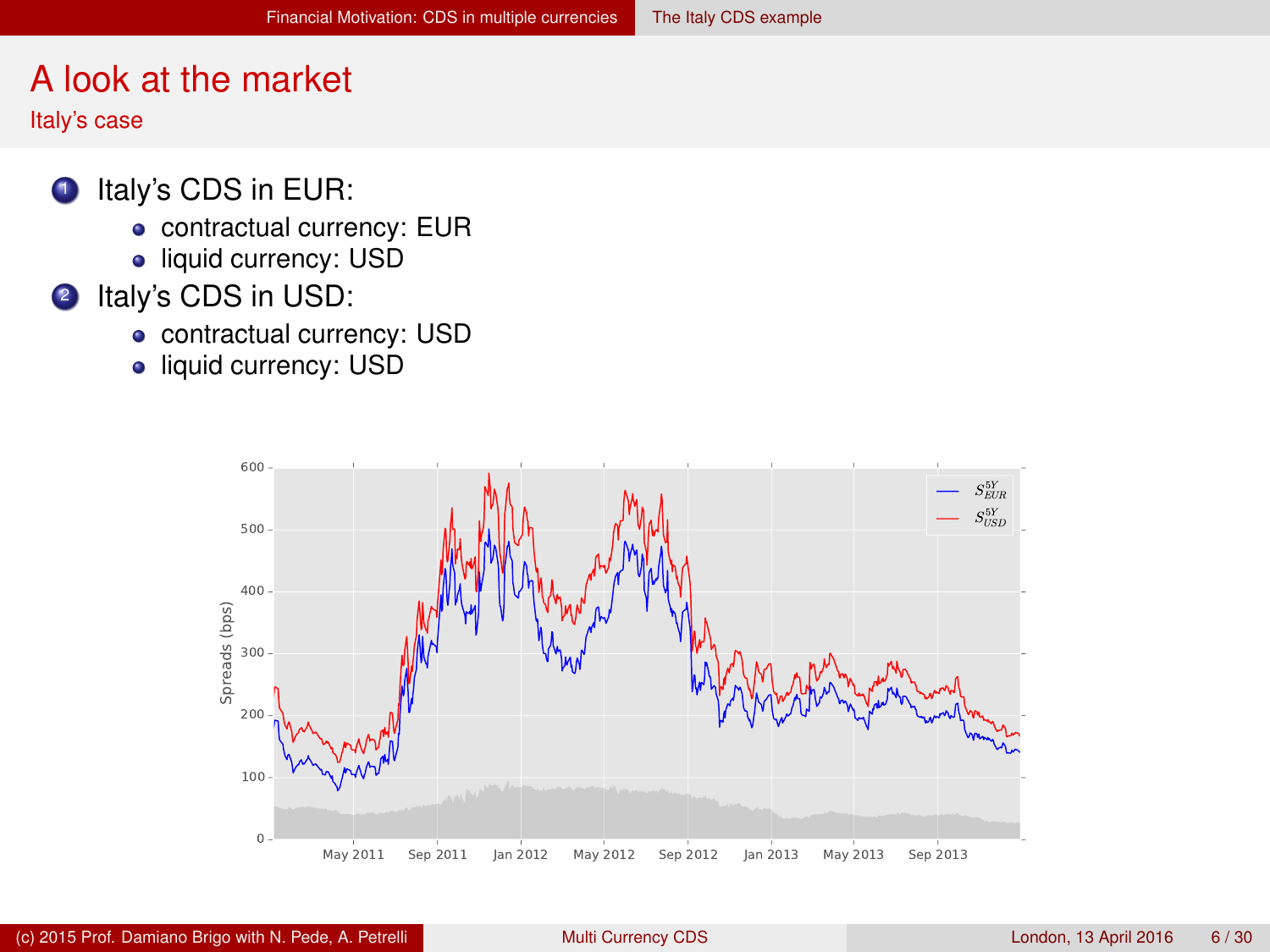<span id="page-6-0"></span>[Introduction: Credit Default Swaps and Technical Setting](#page-1-0) [Default Risk: reduced form / intensity credit risk models](#page-2-0) [CDS](#page-3-0)

<sup>2</sup> [Financial Motivation: CDS in multiple currencies](#page-4-0) • [The Italy CDS example](#page-5-0)

#### [Mathematical framework for multi-currency CDS](#page-6-0)

- [Multi-currency pricing](#page-7-0)
- [FX rate dynamics and symmetries](#page-9-0)
- [Quanto survival probabilties](#page-11-0)
- [Default intensity model](#page-12-0)
- **•** [Instantaneous correlation FX/Credit Spreads](#page-13-0)
- [Pricing equations](#page-14-0)
- [Instantaneous correlation not enough for Default-FX contagion](#page-18-0)
- [Adding jump-to-default FX contagion to explain the currency basis](#page-19-0)  $\bullet$
- [Direct Default-FX contagion and impact on CDS spreads](#page-19-0)
- [A numerical study of Italy's CDS in EUR and USD](#page-23-0)

**[Conclusion](#page-27-0)**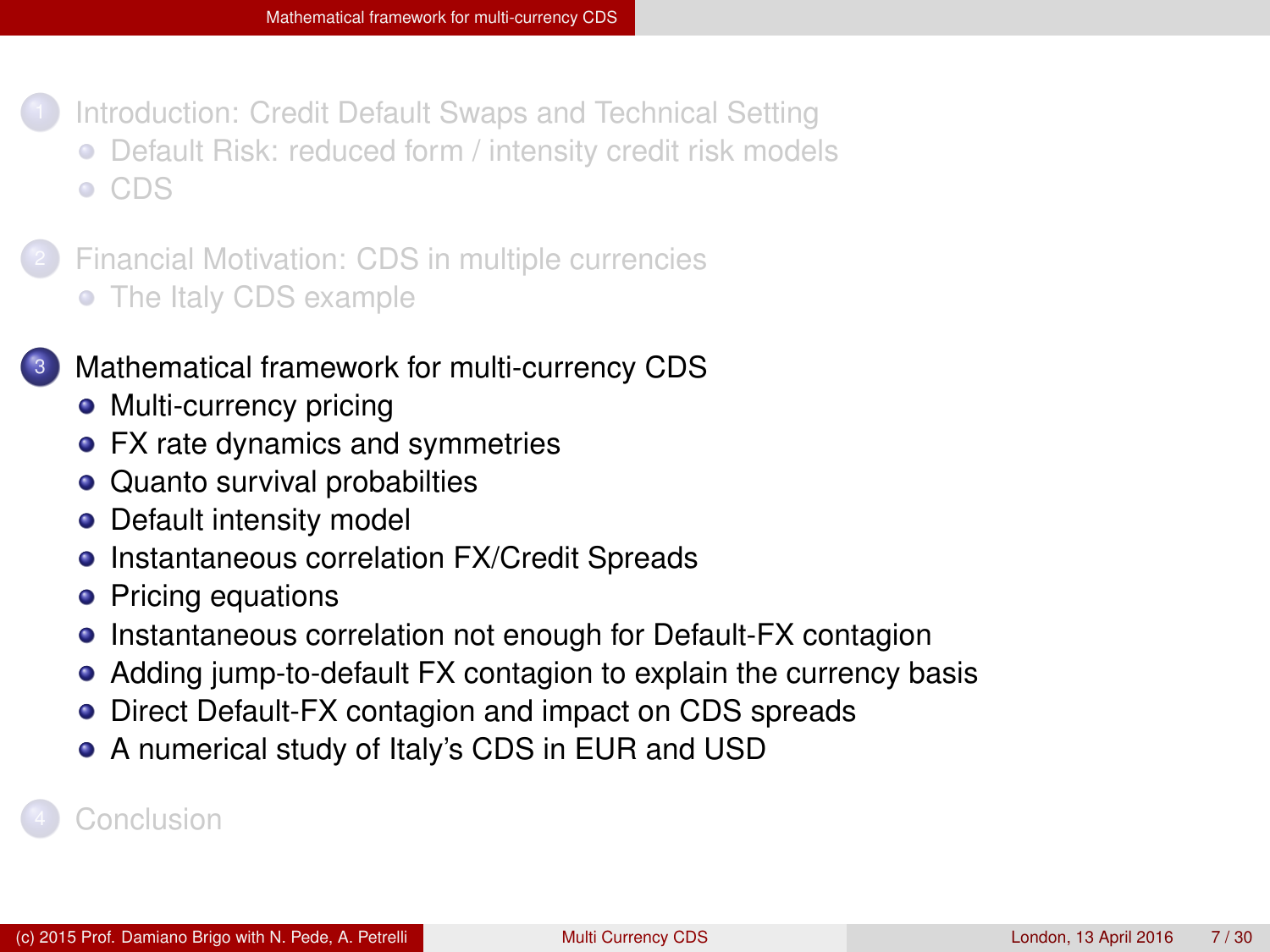# <span id="page-7-0"></span>Mathematical framework for multi-currency pricing

We will consider the case where the contractual and liquid currencies are different. Consider

• a risk neutral measure  $\mathbb Q$  with numeraire  $(B_t, t \geq 0)$  with

$$
dB_t = r(t)B_t dt, \quad B_0 = 1
$$

is associated to the liquid currency:

a risk-neutral measure  $\hat{\mathbb Q}$  with numeraire  $(\hat{\mathtt {B}}_{\mathtt {t}},\mathtt {t}\geqslant 0)$  where

$$
d\hat{B}_t = \hat{r}(t)\hat{B}_t dt, \quad \hat{B}_0 = 1
$$

is associated to the contractual currency;

- an exchange rate  $(Z_t, t \geq 0)$  between the currencies of the two economies (Z is the price of one unit of the contractual currency in the liquid currency);
- interest rates are deterministic functions of time, although we will keep notation general in view of generalizations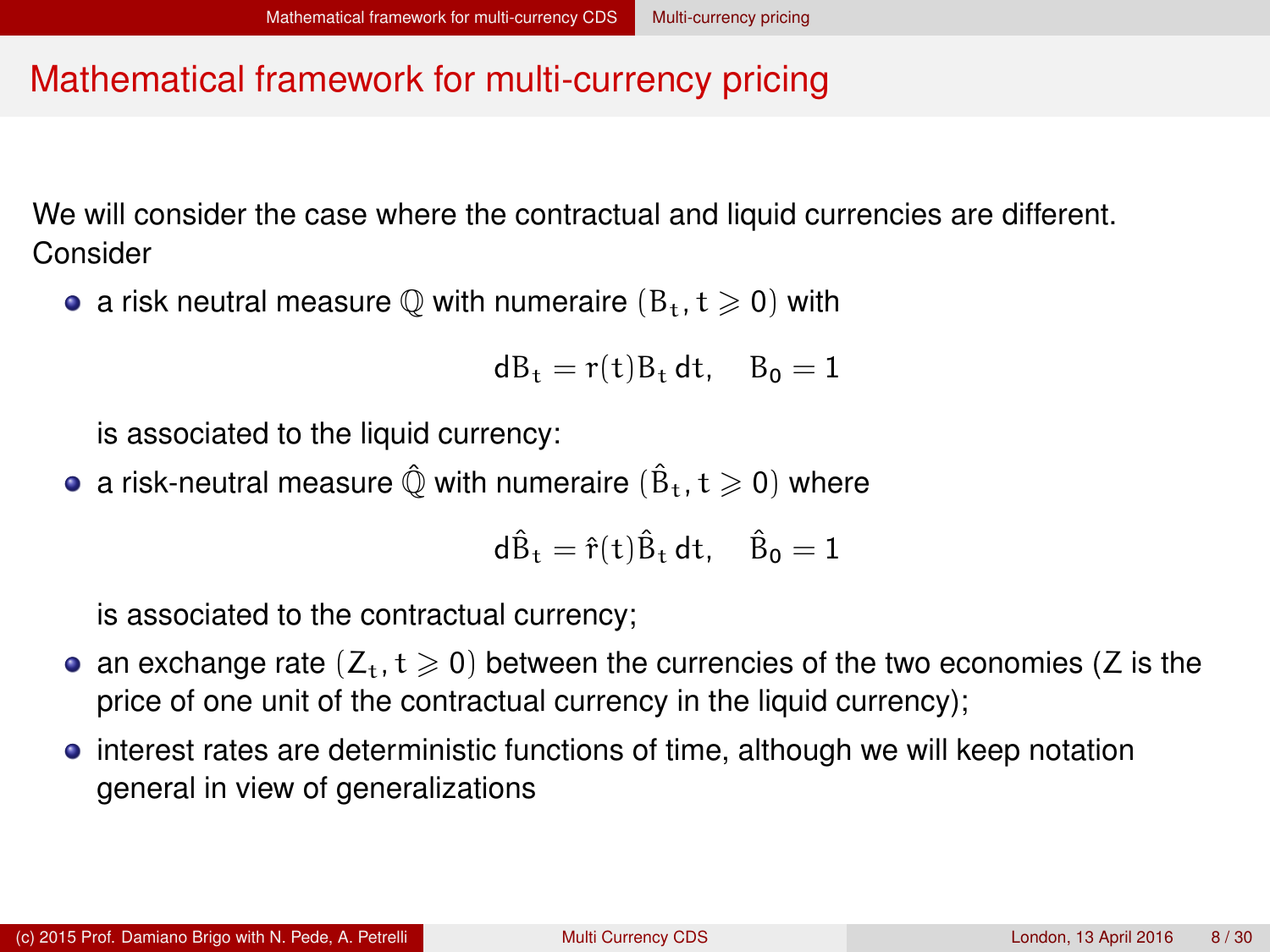### <span id="page-8-0"></span>Mathematical framework for multi-currency pricing

Recall:  $\hat{B}$  contractual currency, B liquid currency.

The link between the two measure is provided by the Radon-Nikodym derivative

 $L_T := \frac{d\hat{Q}}{dQ}|_{\mathcal{G}_T}$ . This can be calculated using a change of numeraire argument and a generic function  $\Phi$ <sub>T</sub> representing a payoff denominated in the liquid currency. The price of the liquid currency payoff  $\phi$  is then  $\mathbb{E}_{\rm t}\left[\frac{{\rm B}_{\rm t}}{\rm B}_{\rm T}\varphi_{\rm T}\right]$ , satisfying the usual

$$
\frac{1}{Z_t} \mathbb{E}_t\left[\frac{B_t}{B_T} \varphi_T\right] = \hat{\mathbb{E}}_t\left[\frac{\hat{B}_t}{\hat{B}_T} \frac{\varphi_T}{Z_T}\right] \Rightarrow \mathbb{E}_t\left[\frac{B_t}{B_T} \varphi_T\right] = \hat{\mathbb{E}}_t\left[\frac{\hat{B}_t Z_t}{\hat{B}_T Z_T} \varphi_T\right] = \mathbb{E}_t\left[\frac{\hat{B}_t Z_t}{\hat{B}_T Z_T} \varphi_T \frac{d\mathbb{Q}}{d\mathbb{Q}}\big|_{\mathbb{G}_T}\right]
$$

"First discount liquid, then price liquid, then change to contractual= =first change to contractual, then discount contractual, then price contractual" The liquid-ccy expectation can be rewritten also as

$$
\mathbb{E}_t\left[\frac{B_t}{B_T}\varphi_T\right] = \mathbb{E}_t\left[\frac{B_t\hat{B}_TZ_T}{B_T\hat{B}_tZ_t}\frac{\hat{B}_tZ_t}{\hat{B}_TZ_T}\varphi_T\right].
$$

From there, we can deduce the Radon-Nikodym derivative to be

$$
L_t=\frac{Z_t\hat{B}_t}{Z_0B_t},\quad L_0=1,
$$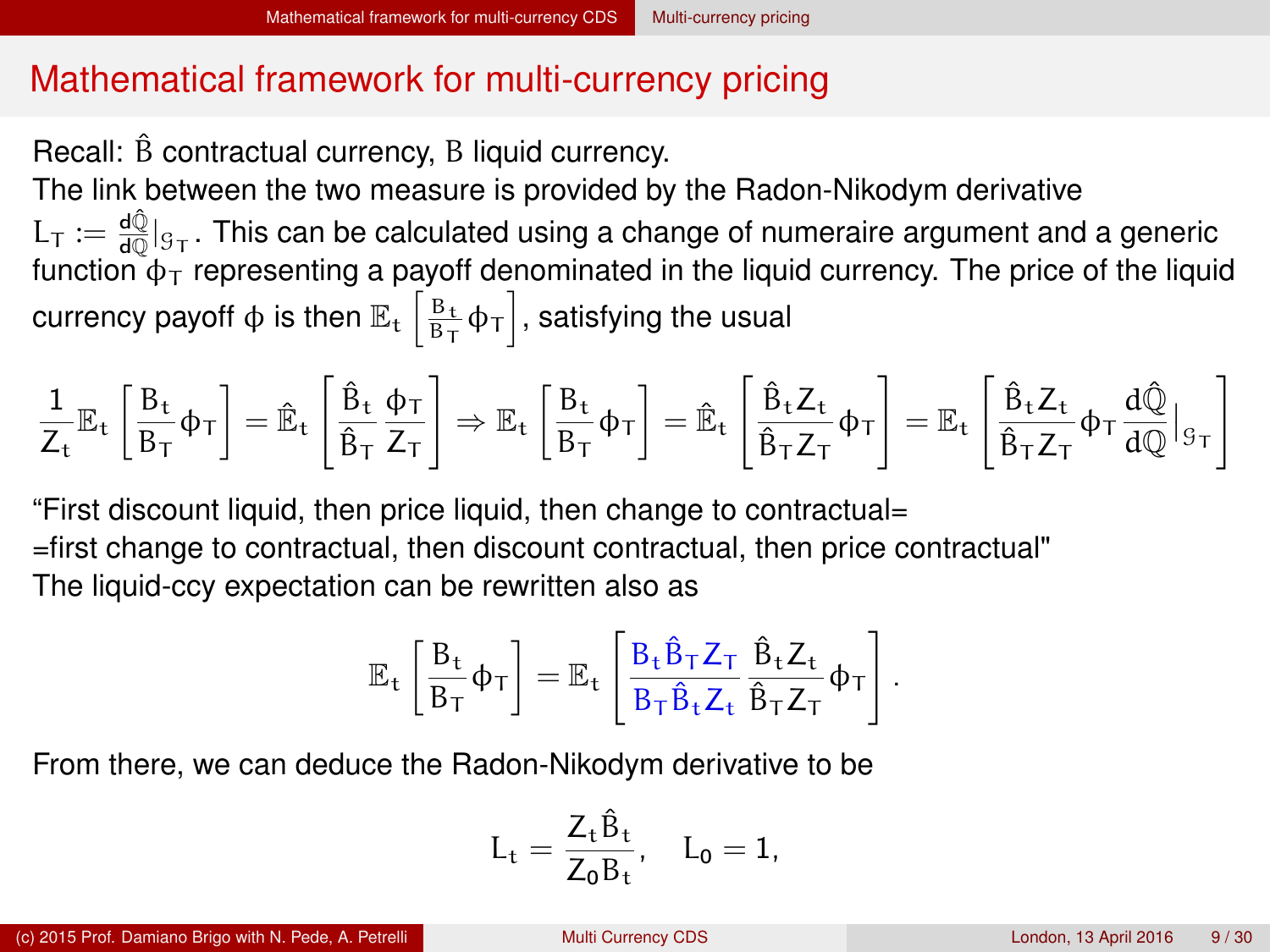#### <span id="page-9-0"></span>FX rates no-arbitrage dynamics

The fact that  $(L_t, t \geq 0)$  is a G-martingale in  $\mathbb O$  can be used to deduce no-arbitrage constraints. For example, if r and  $\hat{r}$  are deterministic functions of time and if  $(Z_t, t \geq 0)$  is a GBM

$$
dZ_t = \mu^Z Z_t dt + \sigma Z_t dW_t, \quad Z_0 = z,
$$

we can deduce the dynamics of the Radon-Nikodym derivative L as

$$
\begin{aligned} dL_t &= d\Bigg(\frac{\hat{B}_t}{B_t}\frac{Z_t}{Z_0}\Bigg) = \frac{\hat{B}_t}{B_tZ_0}(dZ_t + \hat{r}Z_t\,dt - rZ_t\,dt),\\ &= \frac{\hat{B}_t}{B_tZ_0}(\mu^ZZ_t\,dt + \sigma Z_t\,dW_t + \hat{r}Z_t\,dt - rZ_t\,dt),\quad L_0 = 1. \end{aligned}
$$

The martingale condition on L is given by  $\mathbb{E}_{t}$  [dL<sub>t</sub>] = 0, from which we can deduce the FX drift rate:

$$
\mu^Z = r(t) - \hat{r}(t)
$$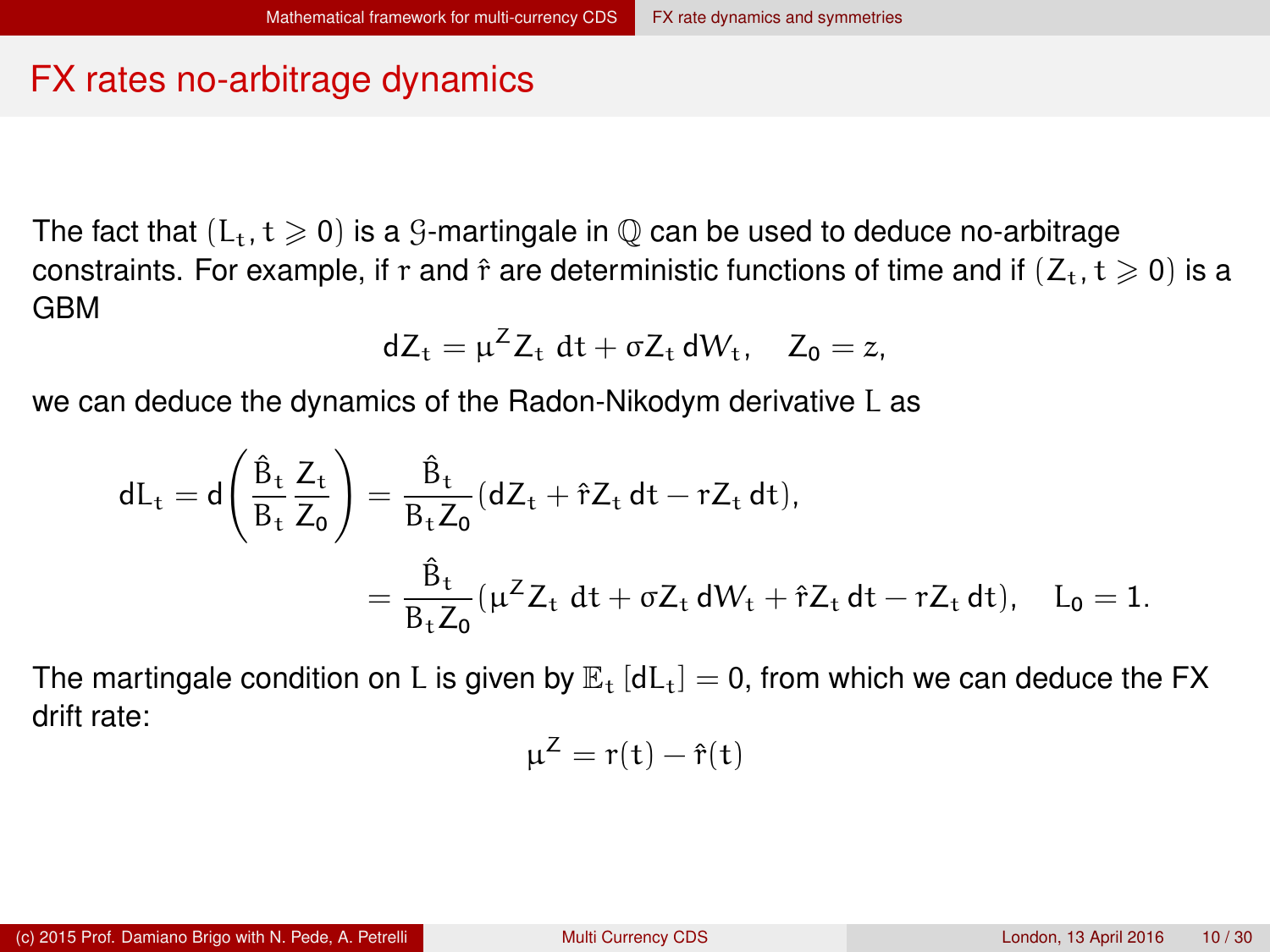### <span id="page-10-0"></span>Symmetry for FX rates

What if we had started from  $\frac{d\hat{Q}}{dQ}|_{G_T}$  and from the reciprocal FX rate,  $(X_t, t \geqslant 0)$  where  $X = \frac{1}{Z}$ , instead?

If  $(Z_t, t \geq 0)$  (or X) are GBM, it doesn't matter which RN derivative we start from. If, for example, we first start from L, from which we calculate the no-arbitrage drift for Z as above  $(r - \hat{r})$ , we subsequently deduce X's dynamics though Ito's formula for  $1/Z$ , and we finally use Girsanov's theorem to move X's dynamics under the measure  $\hat{O}$ . we obtain

$$
\mu^X = \hat{r}(t) - r(t)
$$

- $\bullet$  This is the same drift we would have obtained postulating a GBM for X and deriving its drift starting from  $\frac{{\sf d}\hat{\mathbb{Q}}}{\sf d}\vert_{\mathcal{G}_\mathsf{T}}$  .
- The same cannot be guaranteed to happen for other type of stochastic process for Z or  $X$  (e.g. stoch vol in FX, CEV...).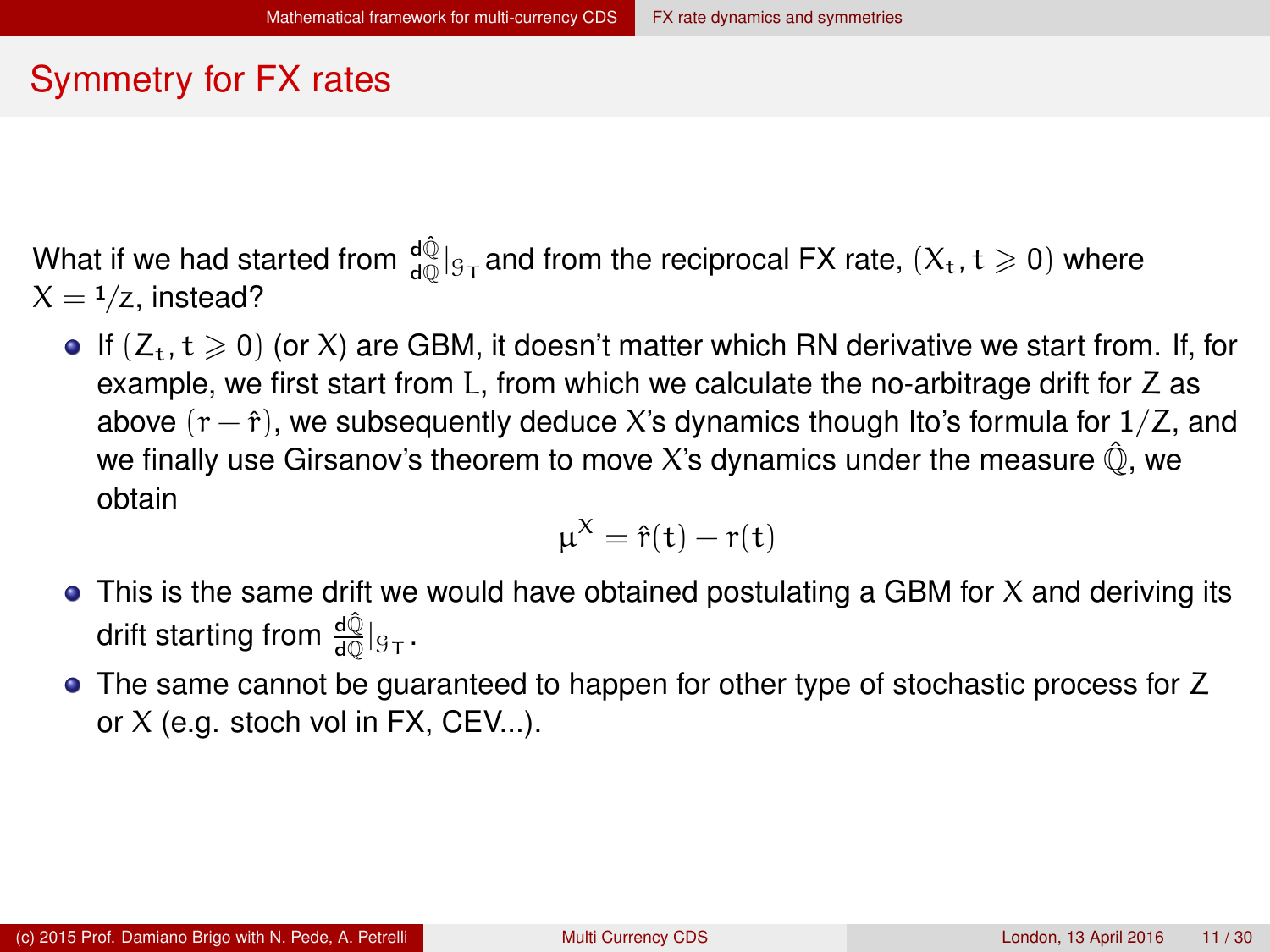### <span id="page-11-0"></span>Quanto survival probabilities

We start from the price of defaultable zero-coupon bond:

$$
\hat{\mathbb{E}}_t \left[\frac{\hat{\beta}_t}{\hat{B}_T} ~ 1\!\!1_{\tau>T} \right] = \mathbb{E}_t \left[\frac{\hat{B}_t}{\hat{B}_T} ~ 1\!\!1_{\tau>T} ~\frac{d\hat{\mathbb{Q}}}{d\mathbb{Q}} \right] =
$$

This can be written as

$$
= \frac{B(t,T)}{Z_t} \mathbb{E}_t \left[ Z_T \mathbb{1}_{\tau > T} \right] \quad (*)
$$

where  $B(t, T) = D(t, T) = B_t/B_T$  is the discount factor from time T to time  $t \leq T$ . Remember we are assuming deterministic risk free discount rates.

• We define the quanto-adjusted survival probability as

$$
\hat{p}_t(T):=\frac{\hat{\mathbb{E}}_t\left[\frac{\hat{\mathbb{B}}_t}{\hat{\mathbb{B}}_T}\,\mathbb{1}_{\tau>T}\right]}{\hat{B}(t,T)}
$$

• We will often use  $(U_t, t \geq 0)$ 

$$
U_t:=Z_t\hat{\mathbb{E}}_t\left[\frac{\hat{B}_t}{\hat{B}_T}\,\mathbb{1}_{\tau>T}\right]=by(*)above=B(t,T)\mathbb{E}_t\left[Z_T\mathbb{1}_{\tau>T}\right]
$$

which is therefore a  $\mathbb Q$ -price and as such has drift rUdt.

(c) 2015 Prof. Damiano Brigo with N. Pede, A. Petrelli [Multi Currency CDS](#page-0-0) London, 13 April 2016 12 / 30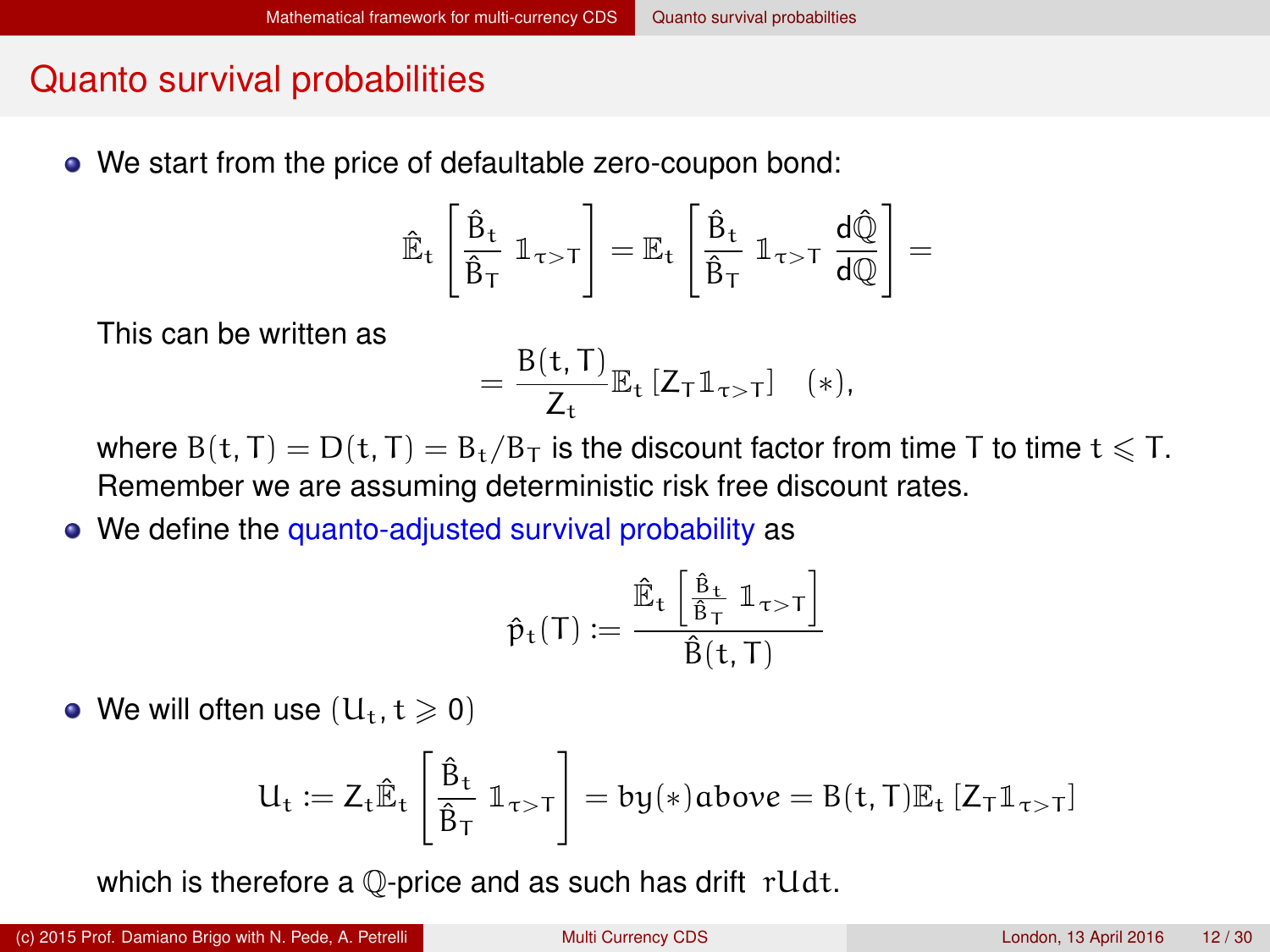# <span id="page-12-0"></span>Default intensity modelling

Although for credit spreads the square root processes are better in terms of tractability and closed form solutions (B. et al [\[2,](#page-28-0) [3\]](#page-28-1)), for lognormal consistency in this work we model the intensity  $\lambda$  under the liquid measure  $\mathbb Q$  as an exponential Ornstein-Uhlenbeck process

$$
\lambda_t = e^{Y_t}
$$
  
\n
$$
dY_t = a(b - Y_t)dt + \sigma^Y dW_t^Y
$$
  
\n
$$
Y_0 = y,
$$

which leads to the default time  $\tau=\Lambda^{-1}(\xi),\,\xi\sim \exp(1)$  and recall

- $\bullet$   $\lambda$  is instantaneous credit spread,  $\lambda_t$  dt local default probability in [t, t + dt];
- $\bullet$   $\xi$  is jump to default risk.

Dependence between the credit component and the FX component is modeled though instantaneous correlation, ρ,

$$
dZ_t = \mu^Z Z_t dt + \sigma^Z Z_t dW_t^Z, \qquad Z_0 = z;
$$
  

$$
d\langle W^Y, W^Z \rangle_t = \rho dt
$$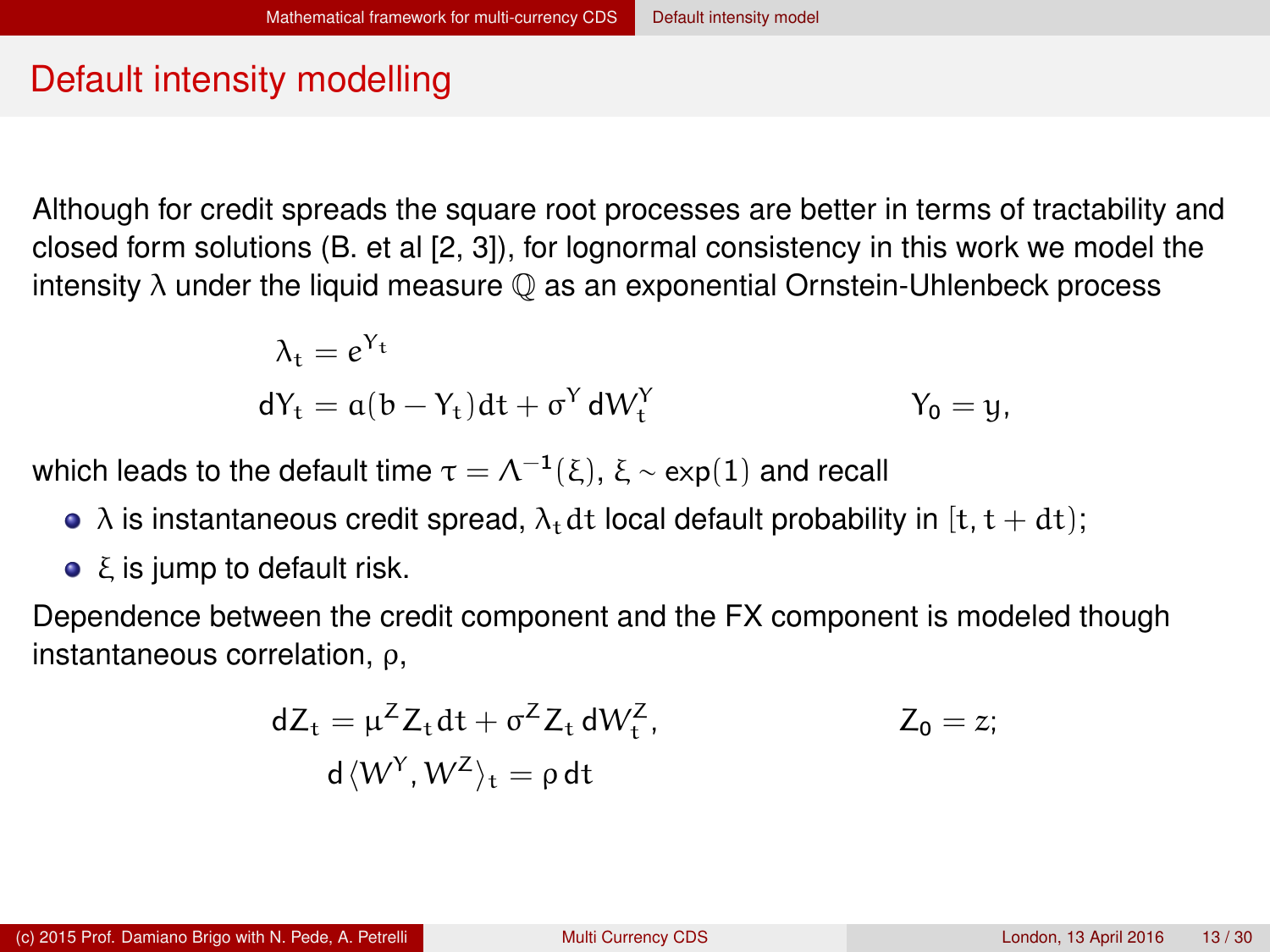#### <span id="page-13-0"></span>Impact of correlation

- Example: CDS on Italy, EUR=Contractual ccy, USD= liquid ccy.
- Z is the amount of USD needed to get one unit of EUR.
- If  $\rho$  negative  $\Rightarrow$  intensity tends to grow when FX rate Z decreases.
- $\bullet$  When  $\lambda \uparrow$  default of Italy becomes more likely and the amount of USD needed to get one EUR will tend to decrease (EUR devaluation), so that the EUR protection offered by the CDS will be worth less when benchmarked against the liquid USD CDS
- This results in a lower par spread for the EUR CDS.
- Positive correlation will lead to a larger par spread.
- More generally, ceteris paribus, we expect the par spread to increase with the correlation.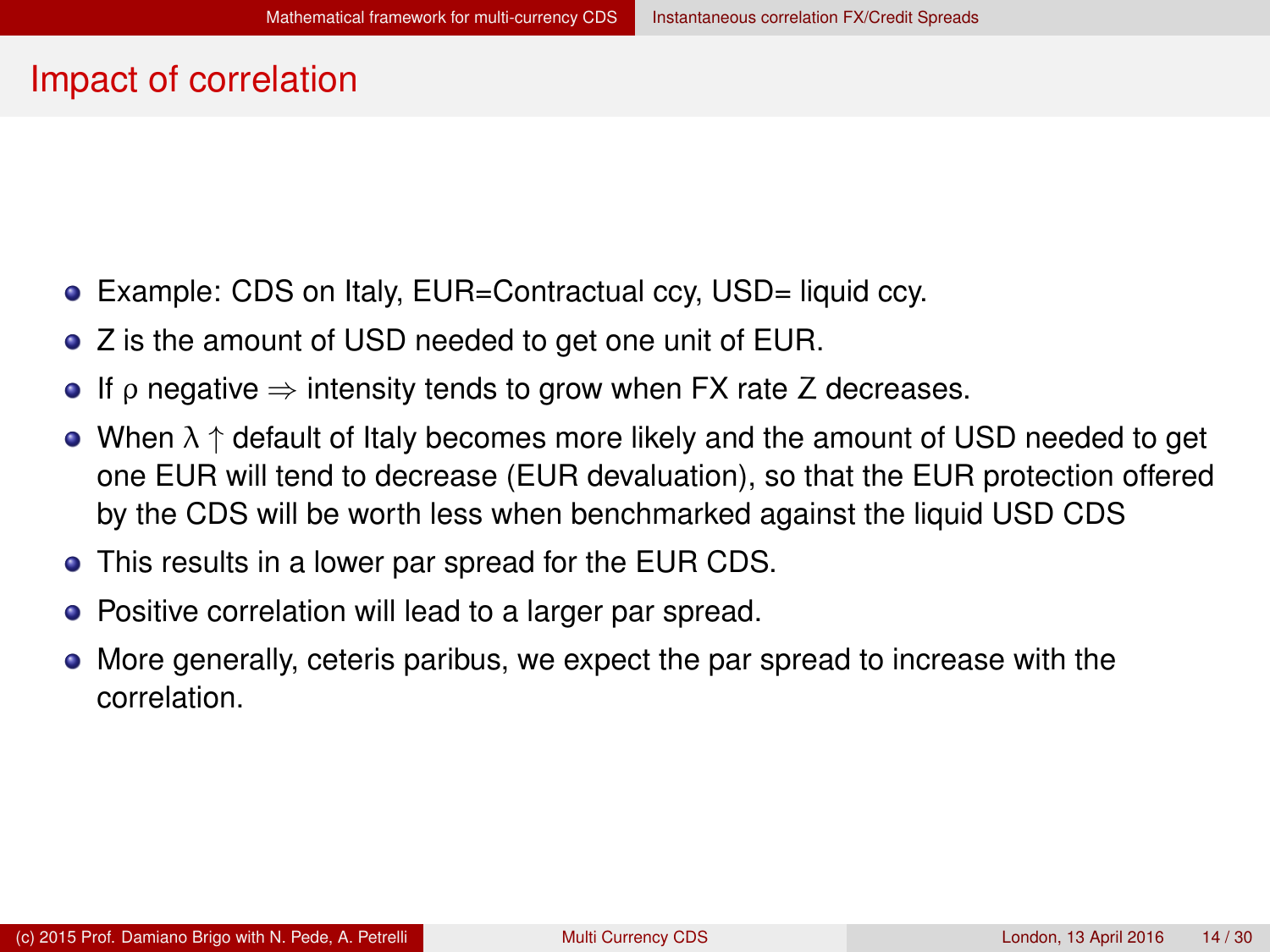#### <span id="page-14-0"></span>The pricing equation

The dependency of survival probability value of the default event that is given by the additional process  $D_t = 1_{\tau < t}$  must be explicitly considered.  $(U_t, t \geq 0)$  can be represented as some function  $f(t, X_t, Y_t, D_t)$  and we have (Itô's lemma with jumps)

$$
\begin{aligned} dU_t&=rf\,dt+\partial_t f\,dt+\partial_z f\left(\mu^Z z\,dt+\sigma^Z z\,dW_t^Z\right)+\partial_y f\left(a(b-Y_t)\,dt+\sigma^Y\,dW_t^Y\right)\\ &+\frac{1}{2}\left(\sigma^Z z\right)^2\partial_{zz} f\,dt+\frac{1}{2}\left(\sigma^Y\right)^2\partial_{yy} f\,dt+\rho\sigma^Z\sigma^Y z\partial_{zy} f\,dt+\Delta f\,dD_t, \end{aligned}
$$

where  $\Delta f = f(t, x, y, 1) - f(t, x, y, 0)$  is the jump to default of the survival probability. To write the pricing equation, it has to be noted that D is not a martingale, so its compensator must be calculated. The process  $(M_t, t \geq 0)$  given by

$$
M_t = D_t - \int_0^t (1 - D_s) \lambda_s \, ds \tag{1}
$$

is a  $\mathcal G$ -martingale in  $\mathbb Q$ .

Imposing that the drift of dU to be  $rU_t = rf$  yields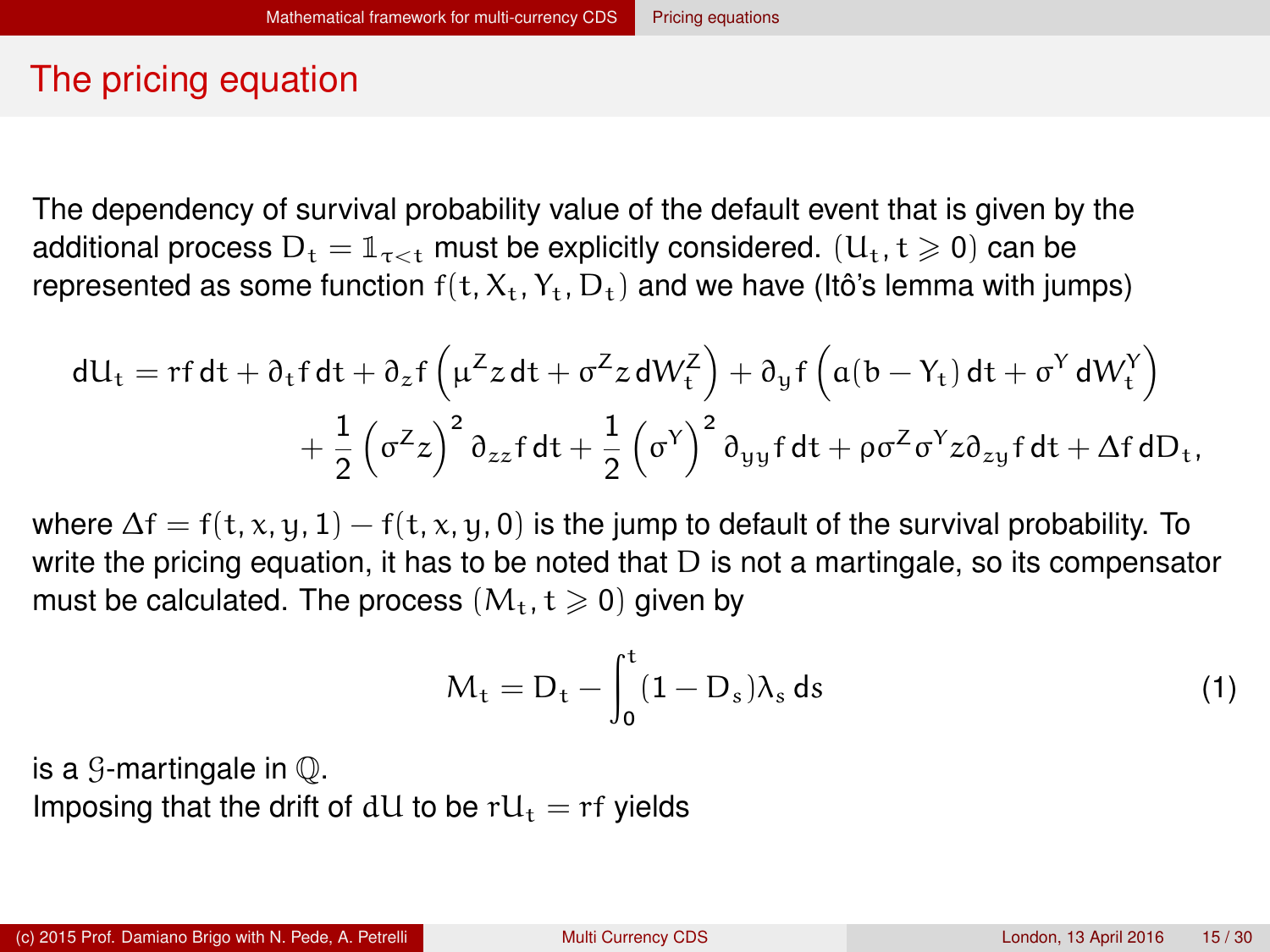# <span id="page-15-0"></span>The pricing equation

$$
\begin{aligned} \partial_t f+\mu^Z z \partial_z f+a(b-Y_t) \partial_{y} f+\frac{1}{2}\left(\sigma^Z z\right)^2 \partial_{zz} f\\ &+\frac{1}{2}\left(\sigma^Y\right)^2 \partial_{yy} f+\rho \sigma^Z \sigma^Y z \partial_{zy} f+e^y(1-d)\Delta f=0,\end{aligned}
$$

The PDE for f can be solved it in two steps:

- calculating first  $u(t, x, y) := f(t, x, y, 1);$
- 2 using u to solve for  $v(t, x, y) := f(t, x, y, 0)$

They only get coupled through the term  $e^{y}(1 - d)\Delta f$  and that term only enters the v−equation. Final conditions for the two functions are respectively given by

$$
v(T, z, y) = f(T, z, y, 0) = z;
$$
  

$$
u(T, z, y) = f(T, z, y, 1) = 0
$$

(see Jeanblanc et al [\[1\]](#page-28-2) for a more general discussion).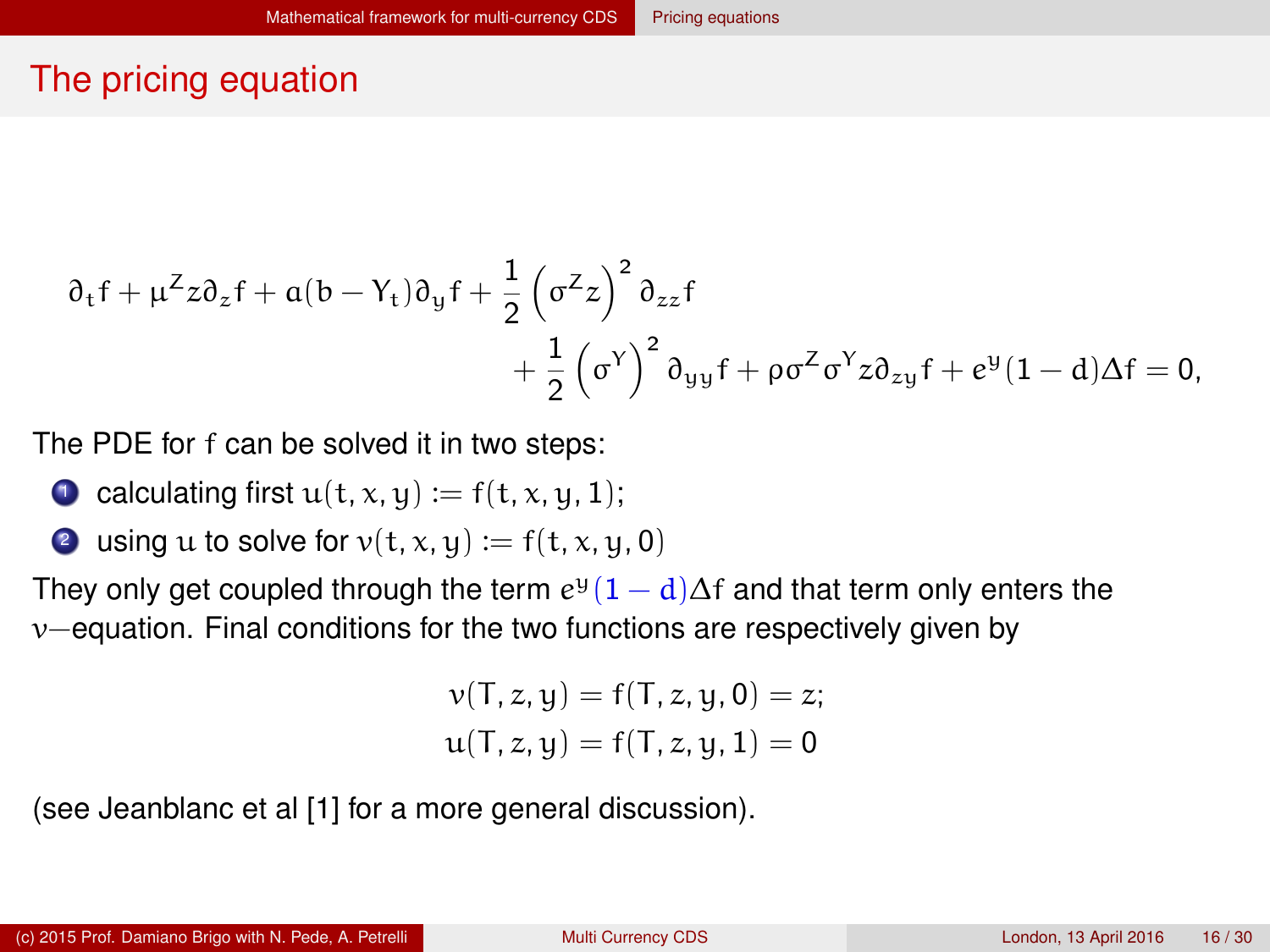#### <span id="page-16-0"></span>Two pricing equations

The PDE for u is given by

$$
\partial_t u = -\mu^Z z \partial_z u - a(b - y) \partial_y u - \frac{1}{2} (\sigma^Z z)^2 \partial_{zz} u
$$

$$
- \frac{1}{2} (\sigma^Y)^2 \partial_{yy} u - \rho \sigma^Z \sigma^Y z \partial_{zy} u
$$

$$
u(T, z, y) = 0.
$$

and leads to  $u \equiv 0$ . The PDE for v is then given by ( $\Delta f = v$ ):

$$
\partial_t v = -\mu^Z z \partial_z v - a(b - y) \partial_y v - \frac{1}{2} (\sigma^Z z)^2 \partial_{zz} v
$$

$$
- \frac{1}{2} (\sigma^Y)^2 \partial_{yy} v - \rho \sigma^Z \sigma^Y z \partial_{zy} v + \epsilon^y v
$$

$$
v(T, z, y) = z.
$$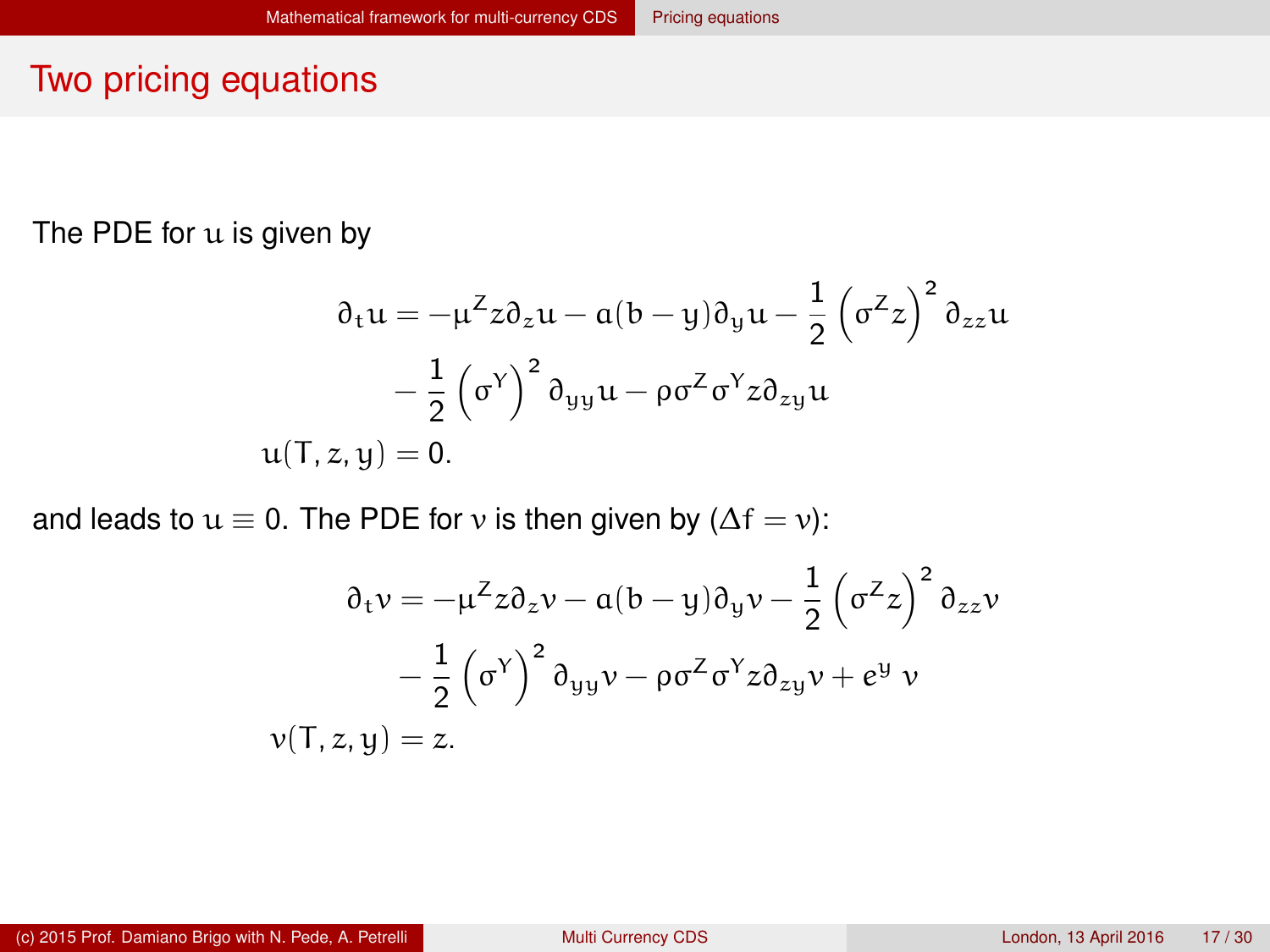# <span id="page-17-0"></span>The pricing equation

 $u$  and  $v$  can be interpreted as pre-default and post-default values of a derivative with payoff function φ:

$$
\begin{aligned} f(t,x,y,d) & = \mathbb{E}_t \left[ \varphi(X_T,Y_T,D_T) | X_t=x,Y_t=y,D_t=d \right] \\ & = \mathbb{1}_{\tau>t} \mathbb{E}_t \left[ \varphi(X_T,Y_T,D_T) | X_t=x,Y_t=y,D_t=0 \right] \\ & + \mathbb{1}_{\tau \leqslant t} \mathbb{E}_t \left[ \varphi(X_T,Y_T,D_T) | X_t=x,Y_t=y,D_t=1 \right] = \mathbb{1}_{\tau>t} v(t,x,y) + \mathbb{1}_{\tau \leqslant t} u(t,x,y) \end{aligned}
$$

We will solve numerically the PDEs by using an *Alternating Directions Implicit* scheme variant, accurate fourth order in  $x$  and second order in t (see [\[6\]](#page-29-0)).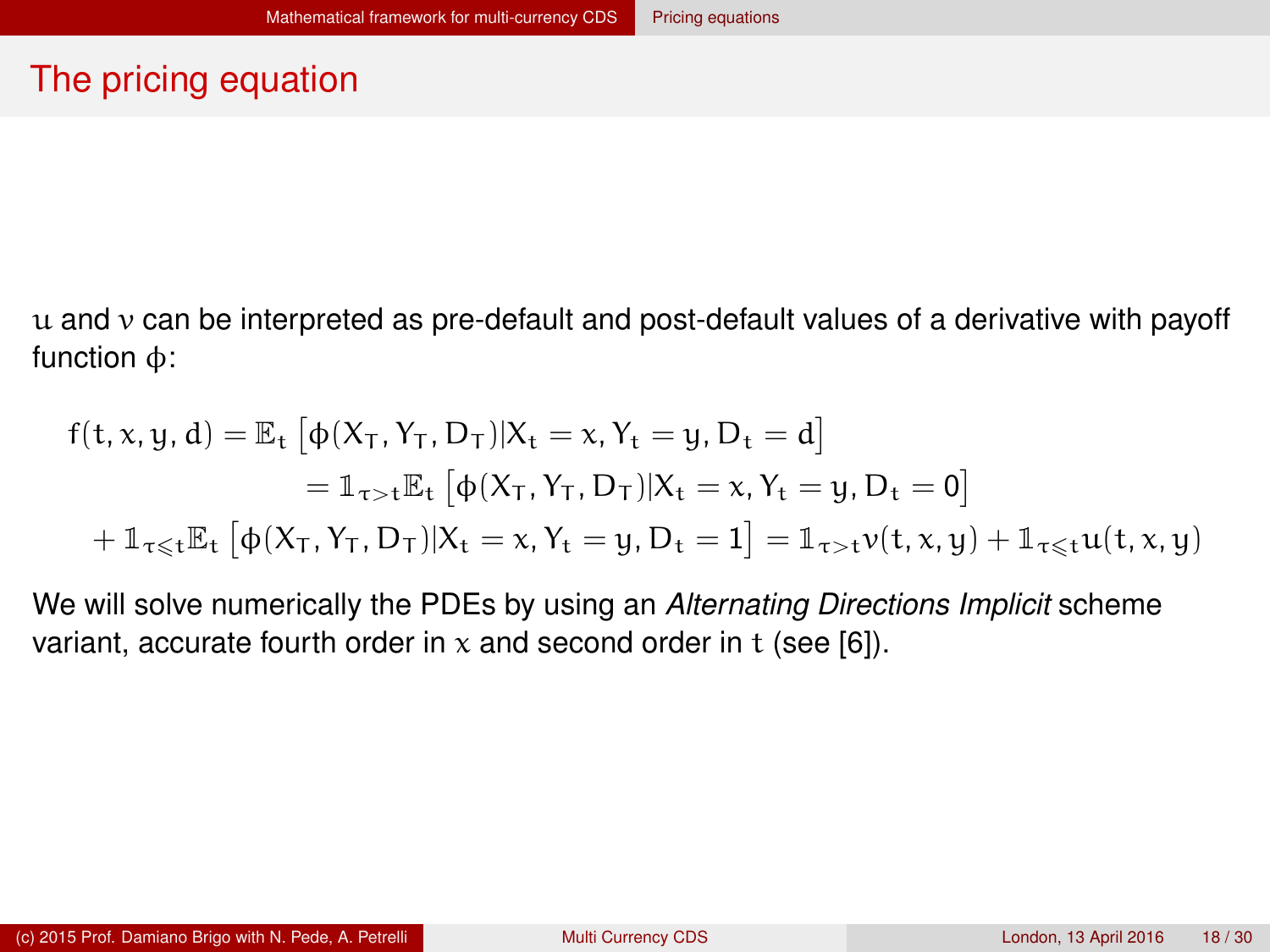#### <span id="page-18-0"></span>Limits of instantaneous correlation on Quanto CDS par spreads S



Italy CDS. Contractual currency: EUR. Liquid Currency: USD. We see that even the maximum excursion of correlation cannot explain the discrepancy between CDS spreads in two currencies, since differences in the markets can reach much larger ranges than what we see here (case of Italy).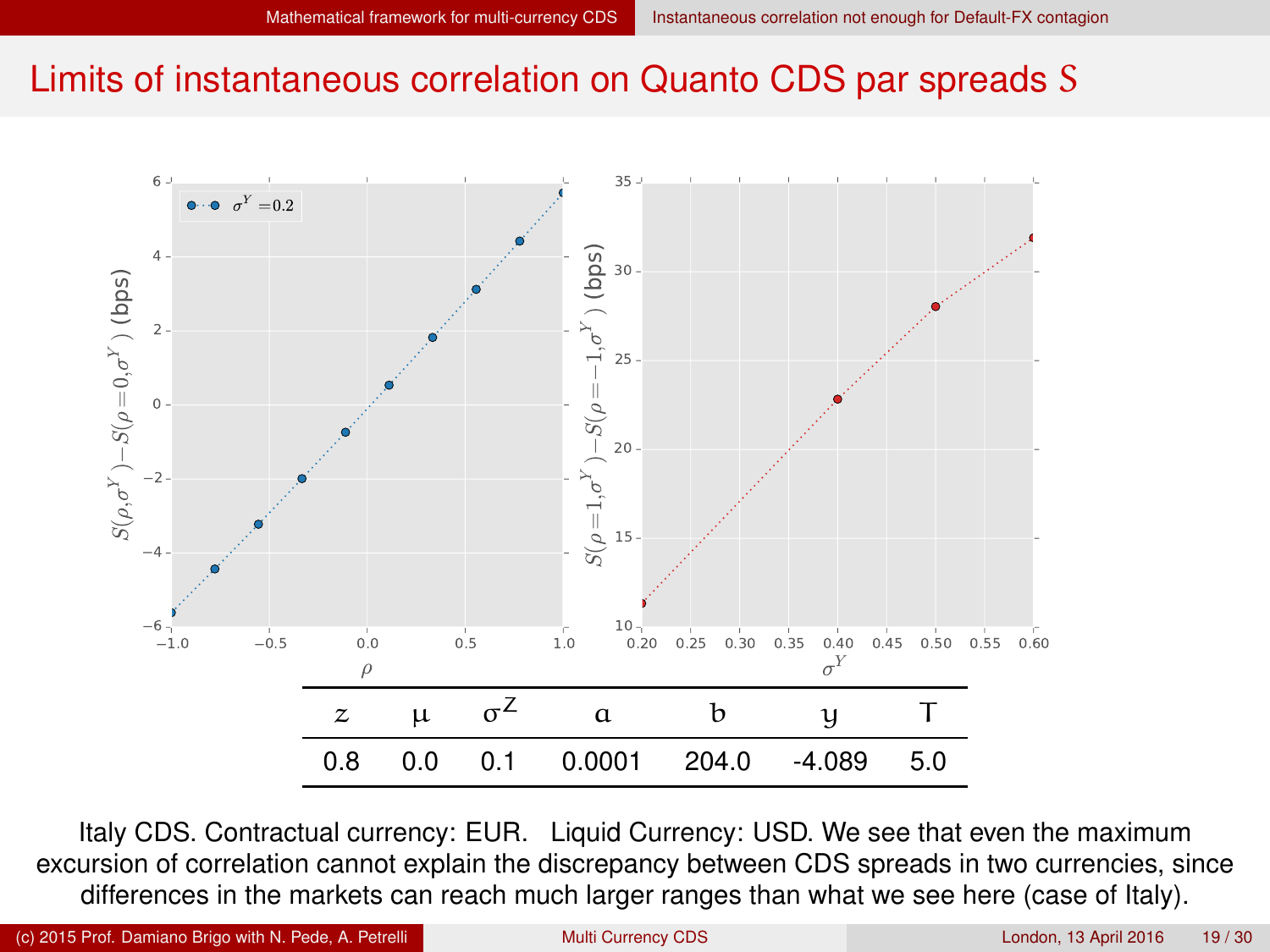# <span id="page-19-0"></span>Adding Jump to default: Direct Default-FX contagion

We can account for the devaluation factor directly in the dynamics of  $(Z_t, t \geq 0)$  by considering

$$
dZ_t = \bar{\mu}^Z Z_t dt + \sigma^Z Z_t dW_t^Z + \boxed{\gamma Z_{t-} dD_t}, \quad Z_0 = z,
$$

- Take again the example of Italy.
- Now, if Italy defaults, a negative  $\gamma$  would push Z down with a jump.
- The amount of USD needed to buy 1 EUR jumps down, we have a intantaneous devaluation jump for the EUR, which makes sense in a scenario of default of Italy.
- As a consequence the CDS offering protection in EUR will be worth much less when benchmarked with that in USD, so that we expect the par spread to go down with a negative  $\gamma$ .
- A less negative or positive  $\gamma$  would instead give us a larger par spread.
- We expect the par spread to increase with  $\gamma$ .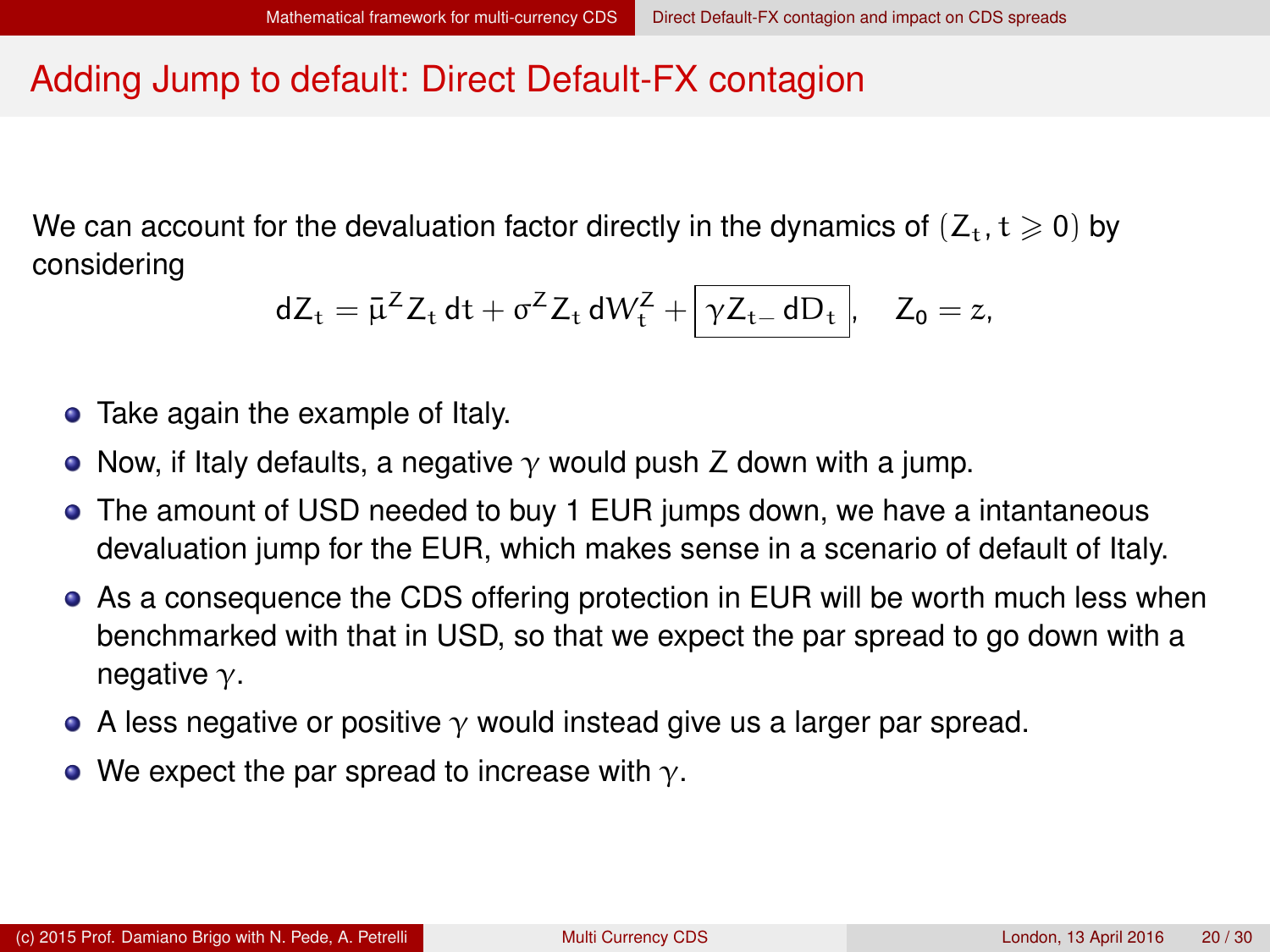#### <span id="page-20-0"></span>Adding Jump to default: Direct Default-FX contagion

Re-doing calculations as above but accounting for the new jump term in Z:

$$
dU_t = rf dt + \partial_t f dt + \partial_z f \left( \bar{\mu}_z z dt + \sigma^2 z dW_t^{(2)} + \gamma^2 z dD_t \right) + \partial_y f \left( a(b - Y_t) dt + \sigma^Y dW_t^{(1)} \right) + \frac{1}{2} \left( \sigma^Z z \right)^2 \partial_{zz} f dt + \frac{1}{2} \left( \sigma^Y \right)^2 \partial_{yy} f dt + \rho \sigma^Z \sigma^Y z \partial_{zy} f dt + \Delta f dD_t - \partial_z f \Delta Z_t.
$$

The pricing equation associated to that is

$$
\partial_t v = -(r - \hat{r})z \partial_z v - a(b - y)\partial_y v - \frac{1}{2} (\sigma^2 z)^2 \partial_{zz} v
$$
  

$$
- \frac{1}{2} (\sigma^Y)^2 \partial_{yy} v - \rho \sigma^Z \sigma^Y z \partial_{zy} v + \epsilon^y (v - \gamma^Z z \partial_z v)
$$
  

$$
v(T, z, y) = z,
$$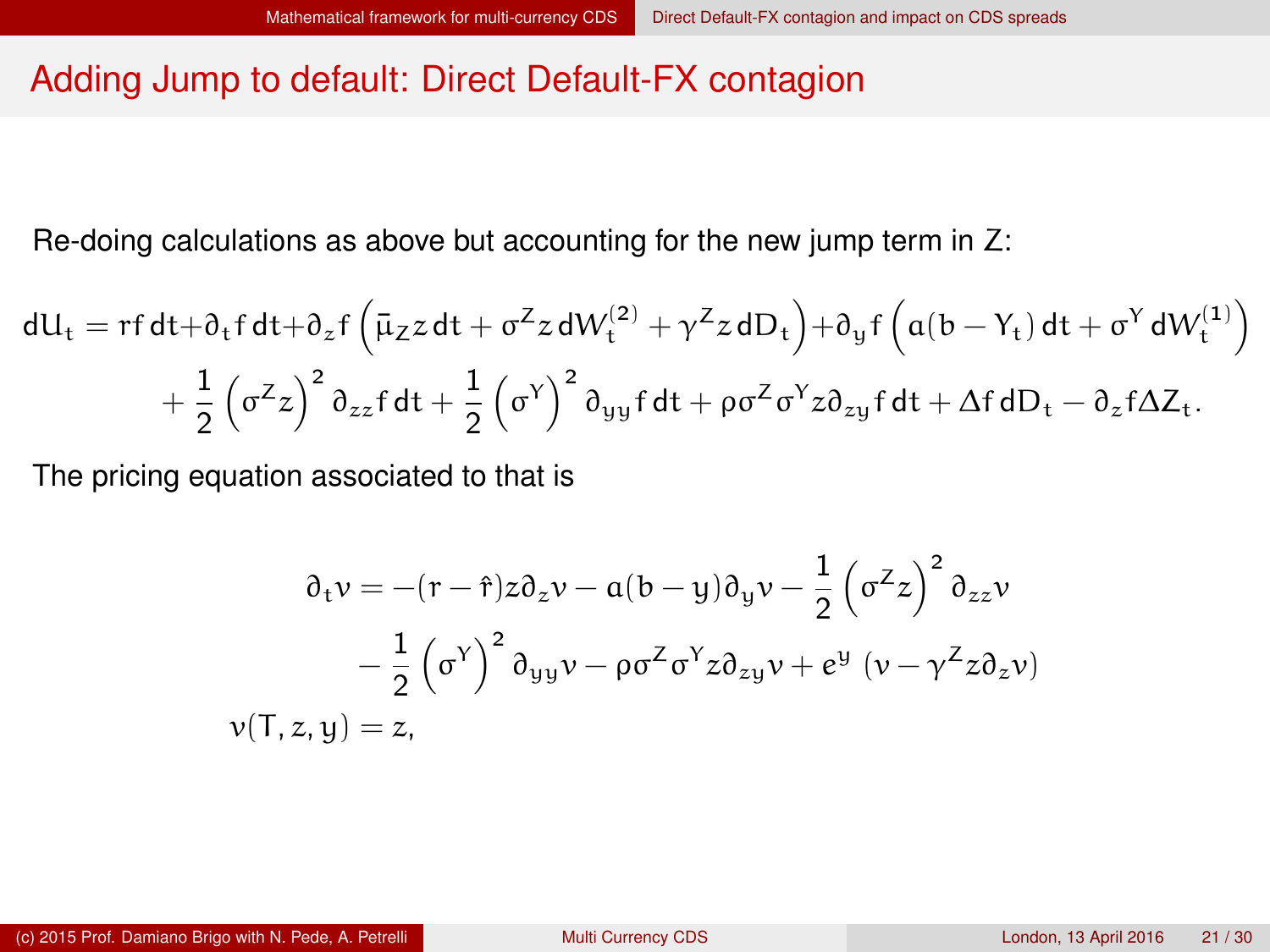# <span id="page-21-0"></span>Hazard rate's dyamics in  $\hat{\mathbb{O}}$

So far we always worked in the benchmark liquid currency measure Q. However there is an important approximation where we can benefit from deriving the contractual currency measure  $\hat{\mathbb{Q}}$  dynamics for the intensity. By Girsanov's theorem:

$$
d\hat{M}_t = dM_t - \frac{d \langle M, L \rangle_t}{L_t} = dM_t - d \langle D, \gamma^Z D \rangle_t
$$
  
=  $dM_t - (1 - D_t)\gamma^Z \lambda_t dt$   
=  $dD_t - (1 - D_t)(1 + \gamma^Z)\lambda_t dt$ 

from which the intensity of the default process in  $\hat{\mathbb{Q}}$  is given by

$$
\hat{\lambda}_t = (1+\gamma^Z)\lambda_t
$$

This is important because there are cases when a CDS par-spread can be suitably approximated by  $S \approx (1 - R)\lambda$  (e.g. deterministic constant hazard rate models). In such cases, dividing both sides by LGD=1-R, which is fixed at the same level in both currencies by the auction (Doctor et al. (2010) [\[5\]](#page-28-3)), an approximated relation can be written for the par-spreads of the contractual and liquid CDSs as

$$
\hat{S}=(1+\gamma^Z)S
$$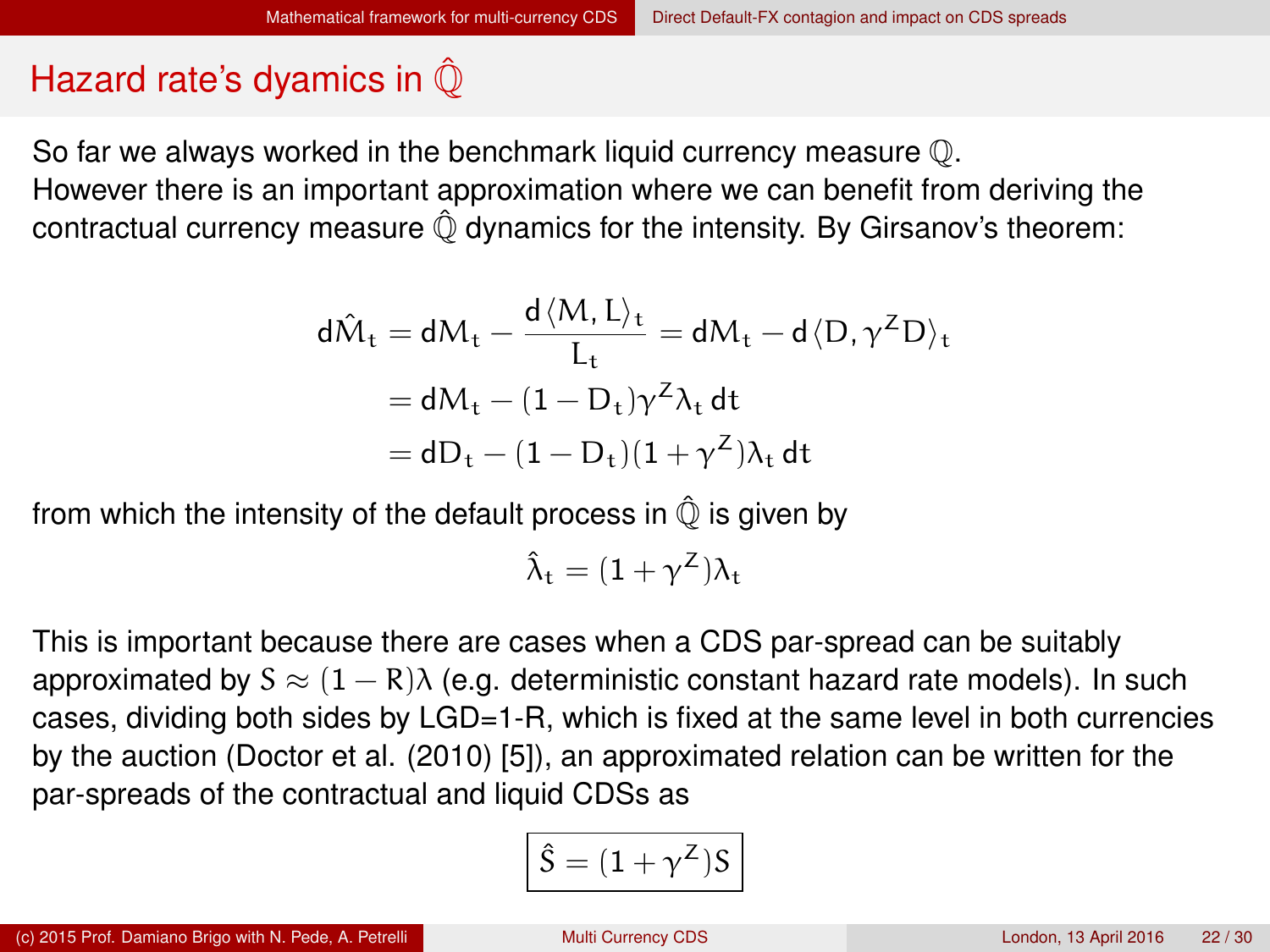#### <span id="page-22-0"></span>FX Symmetry Jump diffusion

• Requiring that  $(L_t, t \geq 0)$  is a G-martingale in  $\mathbb O$  leads to

$$
\bar{\mu}^Z = r(t) - \hat{r}(t) - \lambda_t \gamma^Z \mathbb{1}_{\tau > t}
$$

• The dynamics in  $\hat{\mathbb{Q}}$  of  $(X_t, t \geq 0)$  can be calculated starting from the dynamics of  $(Z_{t}, t \ge 0)$ 

$$
dX_t = (\hat{r} - r)X_t dt - \sigma^Z X_t d\hat{W}_t^Z + X_{t-} \gamma^X d\hat{M}_t, \quad X_0 = \frac{1}{z},
$$

where

$$
\gamma^X=-\frac{\gamma^Z}{1+\gamma^Z}
$$

That is a dynamics such that  $\frac{\mathrm{d}\hat{\mathbb{Q}}}{\mathrm{d}\mathbb{Q}}|_{\mathbb{S}_\mathrm{t}}$  is a  $\mathcal G$ -martingale in  $\hat{\mathbb{Q}}$ .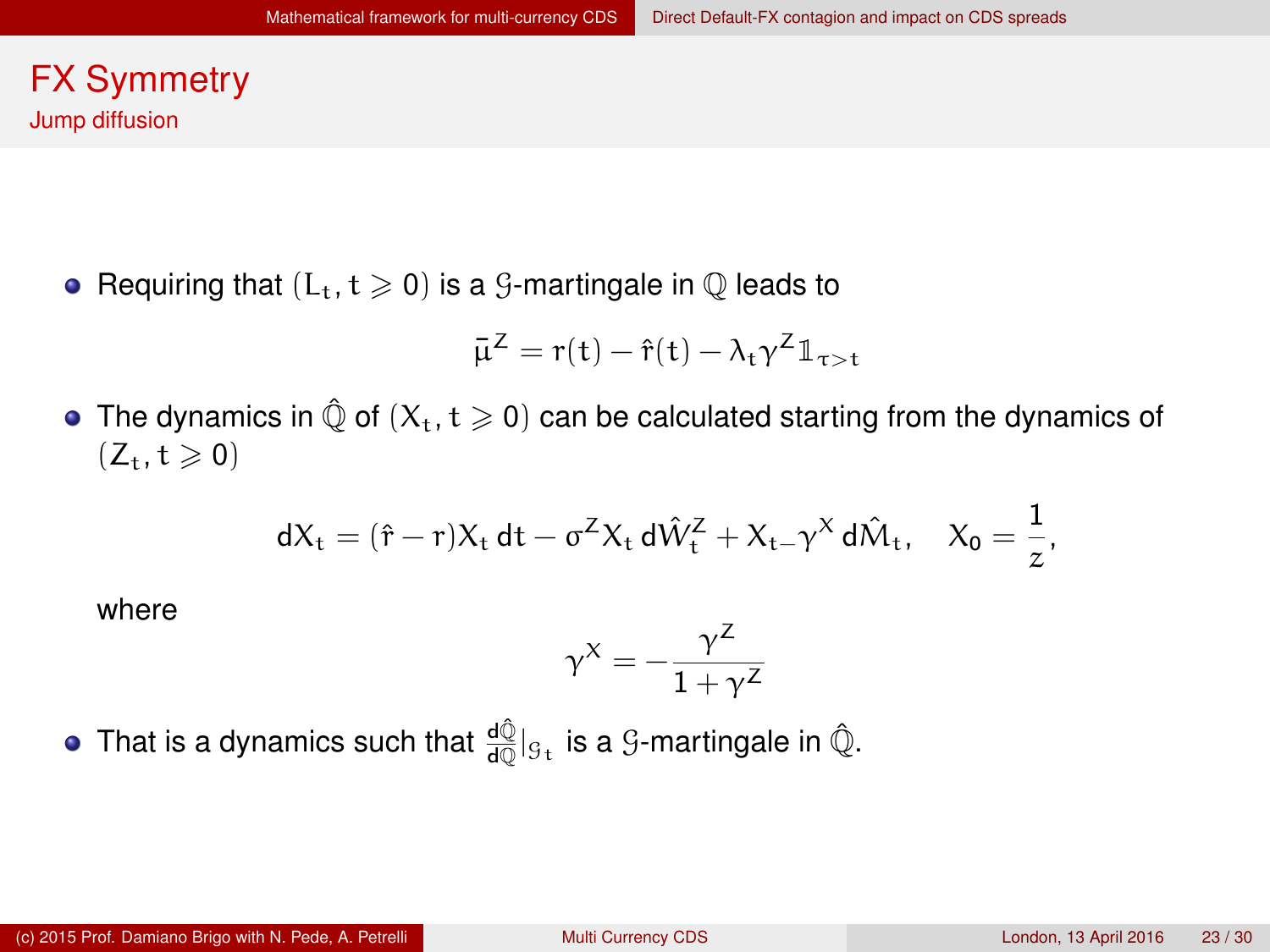#### <span id="page-23-0"></span>Jump to default effect on quanto spreads



 $\Delta S := S(\rho, \gamma) - S(0, 0)$ 

|  | z $\mu$ $\sigma^2$ a b $\mu$ $\sigma^Y$ T  |  |  |
|--|--------------------------------------------|--|--|
|  | $0.8$ 0.0 0.1 0.0001 -210.0 -4.089 0.2 5.0 |  |  |

(c) 2015 Prof. Damiano Brigo with N. Pede, A. Petrelli [Multi Currency CDS](#page-0-0) London, 13 April 2016 24 / 30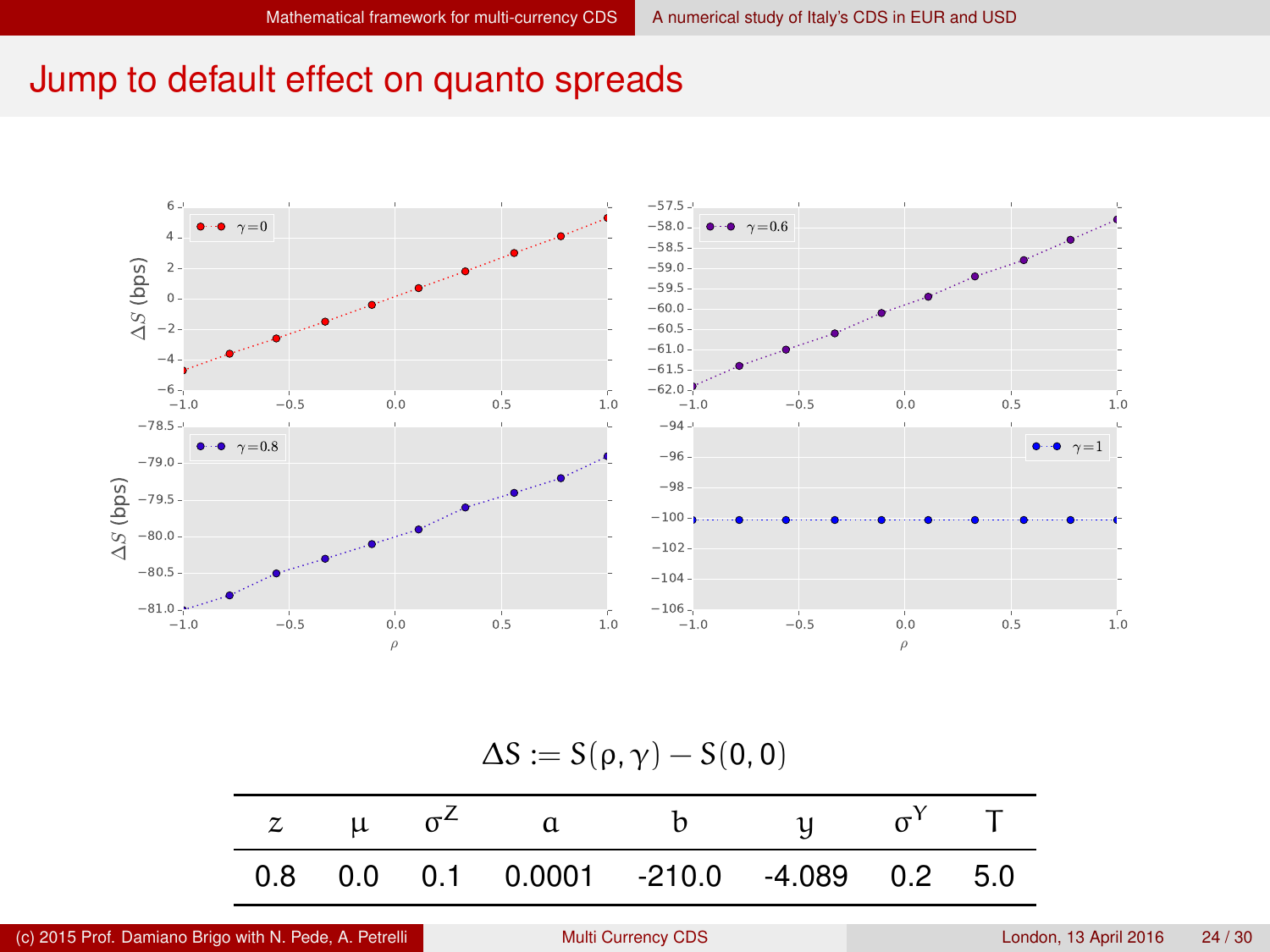### <span id="page-24-0"></span>Jump to default effect on default probabilities

We can link the ratio of quanto-adjusted and single-currency default probabilities and the factor  $\gamma$ . For

**o** small T

the two are linked by

$$
1+\gamma=\frac{1-\hat{p}_{\mathrm{t}}(T)}{1-p_{\mathrm{t}}(T)}
$$



Figure: Low spread ( $\approx$  100bps)

Figure: High spreads, ( $\approx$  700bps).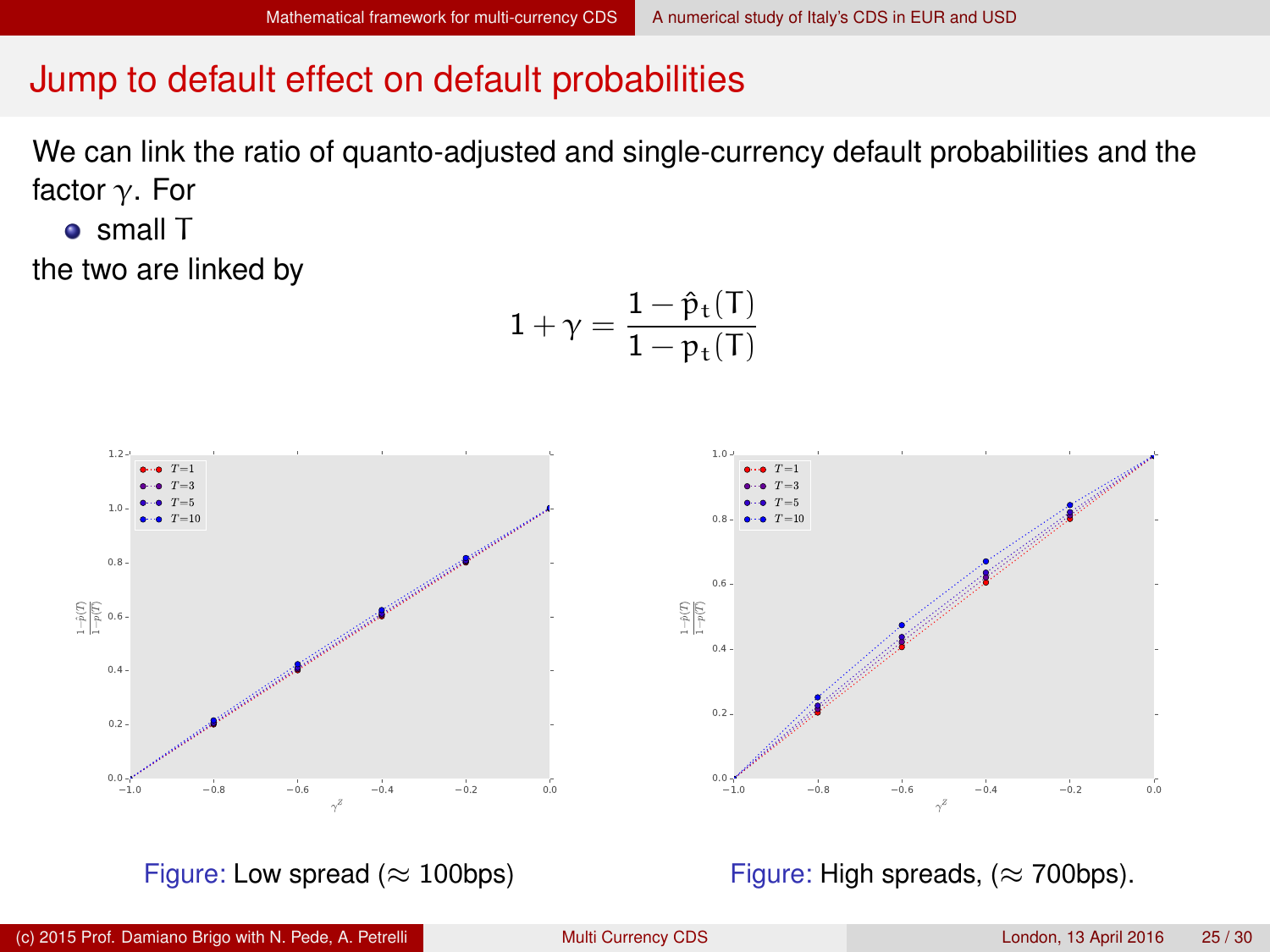### <span id="page-25-0"></span>CDS spreads on Italy in 2011-2013

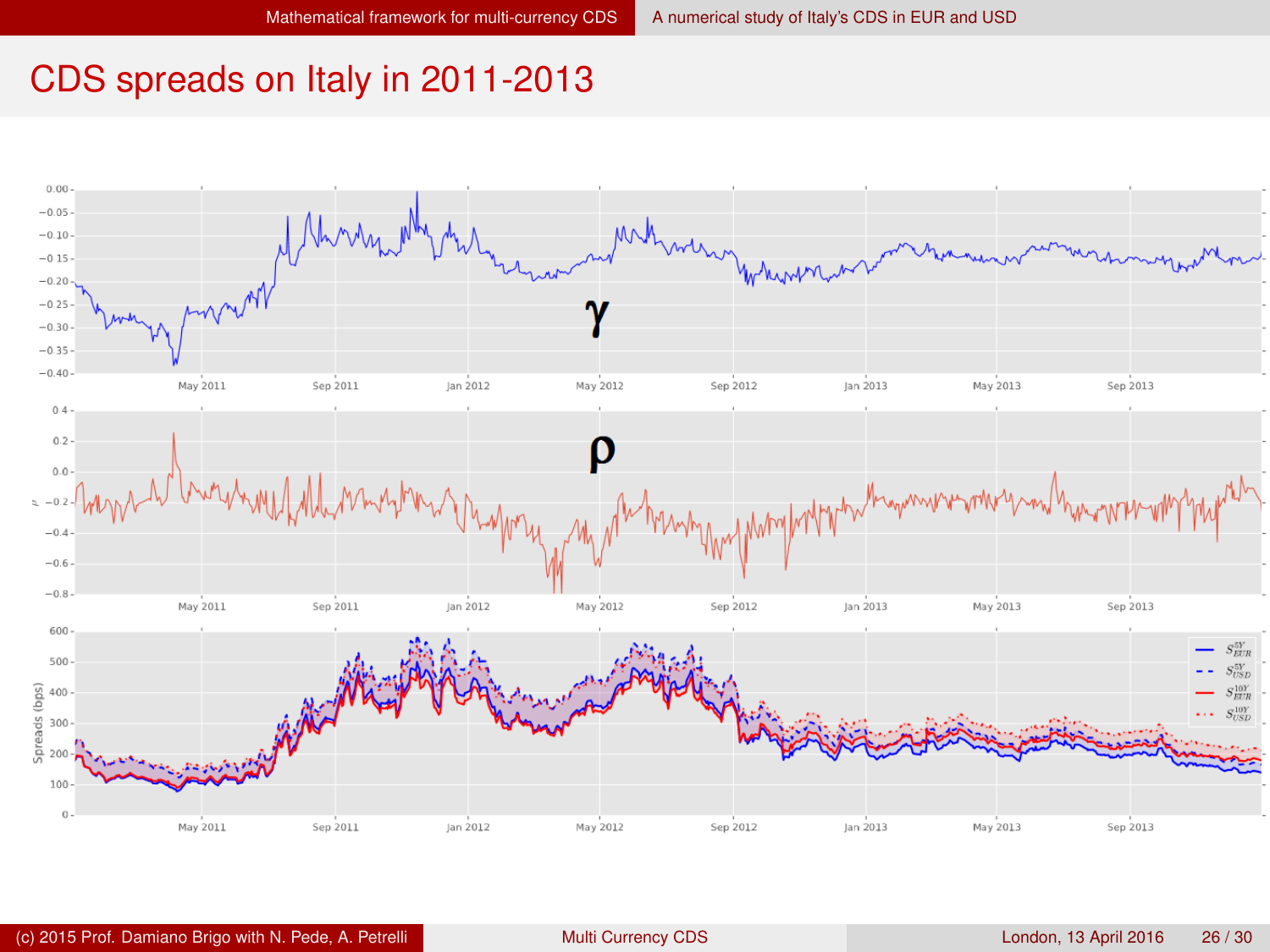# <span id="page-26-0"></span>CDS spreads on Italy in 2011-2013

Linking parameters to market data

Let us recall the change in intensity of default induced by the JTD in the Radon-Nikodym derivative:

$$
\hat{\lambda}_t = (1 + \gamma^Z) \lambda_t
$$

This relation can be inverted and used as a way to estimate  $\gamma$  from market data.



Figure: Relative basis spread for 1Y maturity

Figure: Relative basis spread for 5Y maturity CDSs.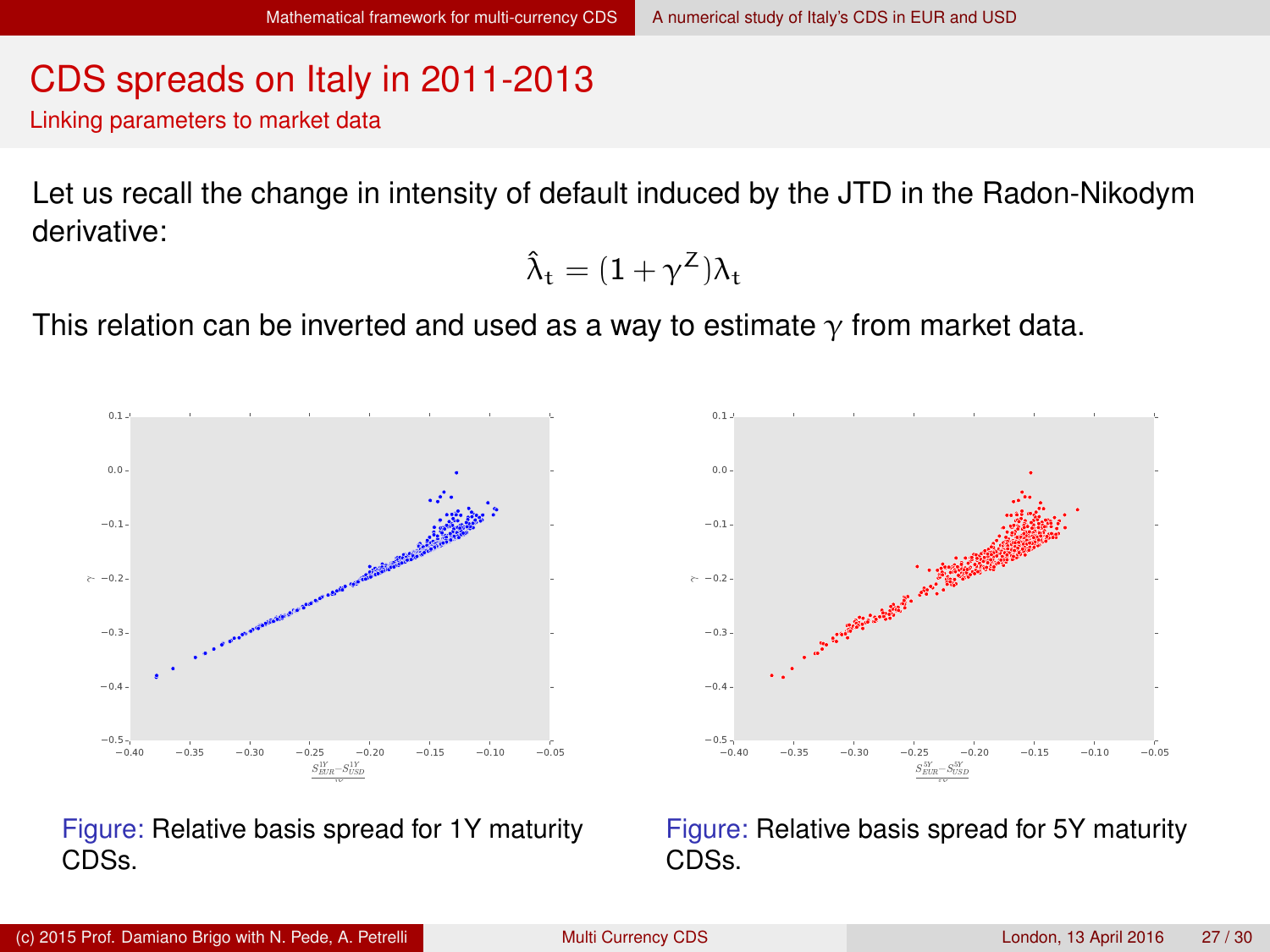#### <span id="page-27-0"></span>**Conclusions**

Throughout this presentation we showed

- a model that can consistently accounts both for instantaneous correlation between FX and hazard rate and for a devaluation effect;
- that jump-to-default effects in FX rates are needed to account for observed quanto basis in the market;
- how the introduction of jump to default in the RN derivative affects the intensity of the default event in different measures;
- that introducing jump to default effects in the FX rate dynamics does not break the "symmetry";
- Numerical example and a practical recipe to estimate devaluation effect on FX from CDS data.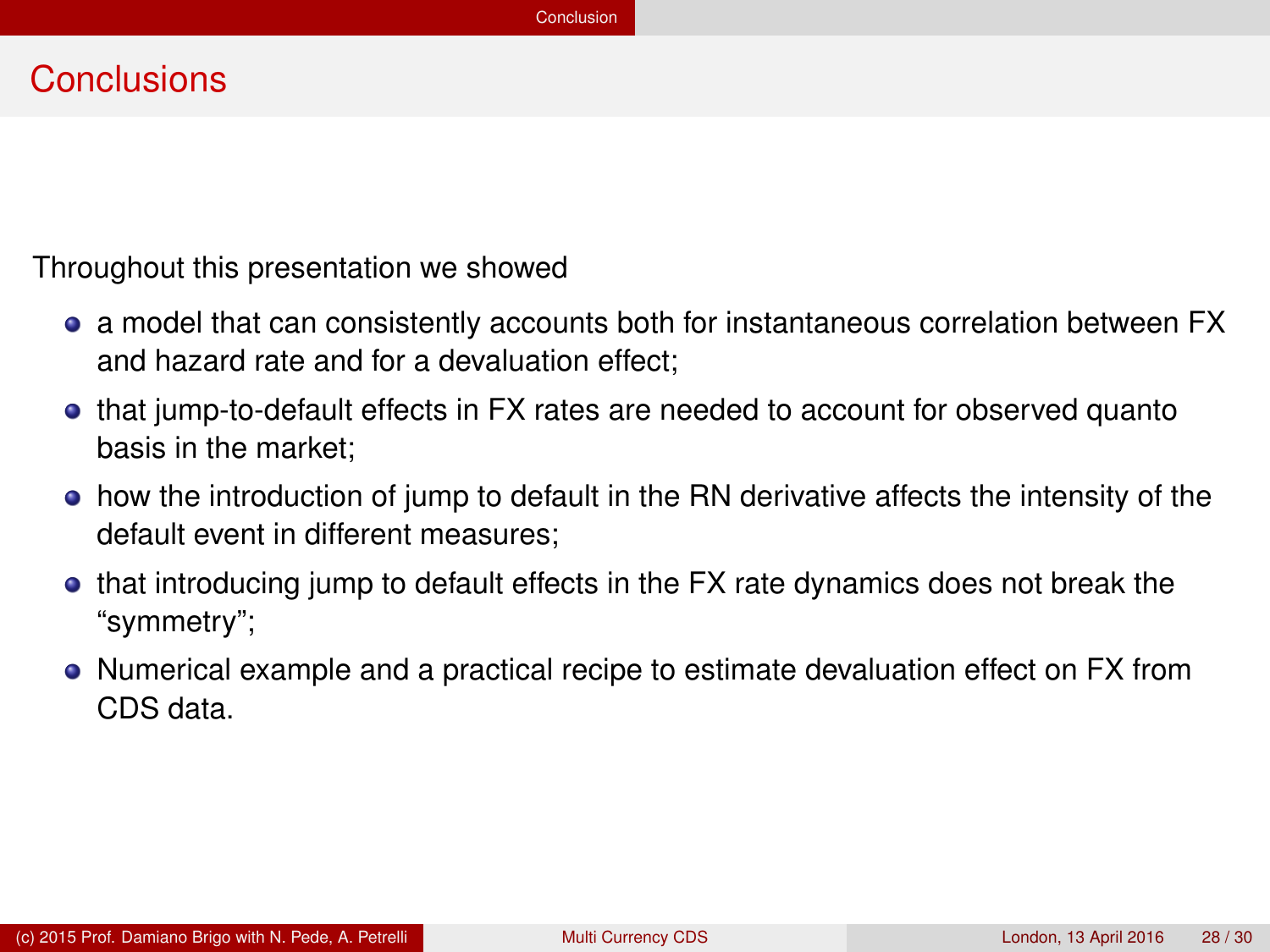#### <span id="page-28-4"></span>References I

- <span id="page-28-2"></span>[1] Bielecki, T. R., Jeanblanc M. and M. Rutkowski. Pde approach to valuation and hedging of credit derivatives. *Quantitative Finance*, 5, 2005.
- <span id="page-28-0"></span>[2] Brigo, D., Alfonsi, A.,

Credit Default Swap Calibration and Derivatives Pricing with the SSRD Stochastic Intensity Model, *Finance and Stochastic* (2005), Vol. 9, N. 1.

<span id="page-28-1"></span>[3] D. Brigo, and El-Bachir, N. (2010).

An exact formula for default swaptions' pricing in the SSRJD stochastic intensity model. *Mathematical Finance*, Volume 20, Issue 3, July 2010, Pages: 365-

[4] D. Brigo, N. Pede, and A. Petrelli (2015).

Multi Currency Credit Default Swaps SSRN, [http://papers.ssrn.com/sol3/papers.cfm?abstract\\_id=2703605](http://papers.ssrn.com/sol3/papers.cfm?abstract_id=2703605).

<span id="page-28-3"></span>[5] A. Elizalde, S. Doctor, and H. Singh (2010).

Trading credit in different currencies via quanto CDS. Technical report, J.P. Morgan, October 2010. Retrieved on April 10, 2016 on

http://www.wilmott.com/messageview.cfm?catid=11&threadid=97137